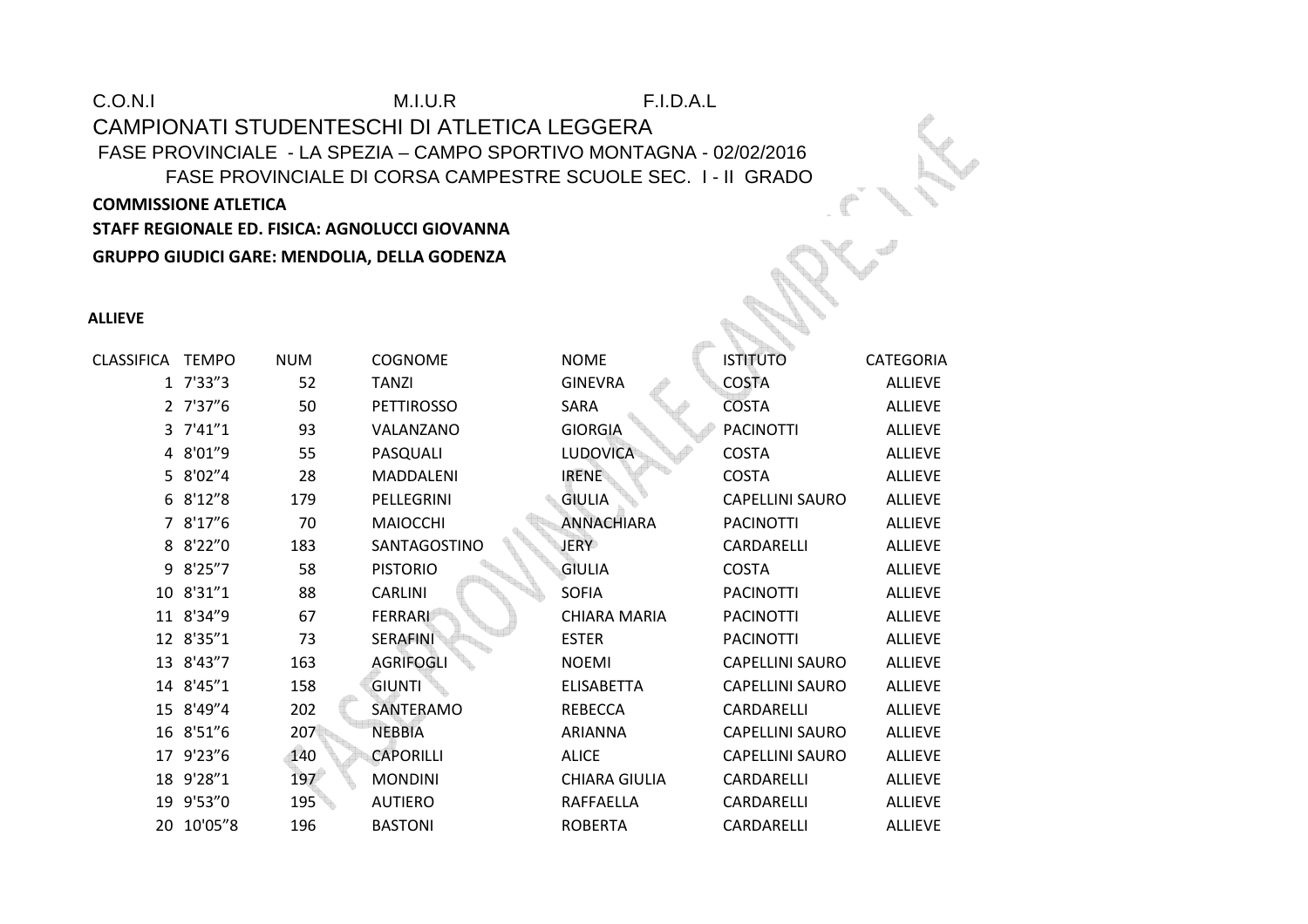|                  | 21 10'45"5 | 126        | <b>VALENTI</b>          | SERENA                 | <b>CASINI</b>            | <b>ALLIEVE</b>   |
|------------------|------------|------------|-------------------------|------------------------|--------------------------|------------------|
|                  | 22 10'50"6 | 127        | PAULELLA                | VALENTINA              | <b>CASINI</b>            | <b>ALLIEVE</b>   |
|                  | <b>RIT</b> | 97         | AMENDOLA                | <b>MARTINA</b>         | EINAUDI - CHIODO         | <b>ALLIEVE</b>   |
|                  | <b>RIT</b> | 110        | <b>STRIANO</b>          | <b>MARIARCA</b>        | EINAUDI - CHIODO         | <b>ALLIEVE</b>   |
|                  | <b>RIT</b> | 113        | <b>BORICEAN</b>         | <b>RAMONA FLORINA</b>  | EINAUDI - CHIODO         | <b>ALLIEVE</b>   |
|                  | <b>RIT</b> | 114        | <b>FERRANTE</b>         | <b>CHIARA</b>          | <b>CASINI</b>            | <b>ALLIEVE</b>   |
|                  | <b>RIT</b> | 131        | <b>SCATTINA</b>         | <b>GRETA</b>           | <b>CASINI</b>            | <b>ALLIEVE</b>   |
| <b>ALLIEVI</b>   |            |            |                         |                        |                          |                  |
| CLASSIFICA TEMPO |            | <b>NUM</b> | <b>COGNOME</b>          | <b>NOME</b>            | <b>ISTITUTO</b>          | <b>CATEGORIA</b> |
|                  | 1 9'03"2   | 381        | ANGELINI                | SAMUELE                | <b>CAPELLINI SAURO</b>   | <b>ALLIEVI</b>   |
|                  | 2 9'39"2   | 204        | CARDONE                 | <b>TOMMASO</b>         | <b>COSTA</b>             | <b>ALLIEVI</b>   |
|                  | 3 9'44"4   | 383        | <b>BASSO</b>            | NICOLO'                | <b>CAPELLINI SAURO</b>   | <b>ALLIEVI</b>   |
|                  | 4 9'47"2   | 206        | <b>MORACHIOLI</b>       | <b>GREGORIO</b>        | <b>COSTA</b>             | <b>ALLIEVI</b>   |
|                  | 5 9'49"6   | 219        | <b>DEL SANTO</b>        | <b>MANUEL</b>          | <b>PACINOTTI</b>         | <b>ALLIEVI</b>   |
|                  | 6 9'53"5   | 284        | <b>FEDERICI</b>         | <b>GIORGIO ALBERTO</b> | <b>PACINOTTI</b>         | <b>ALLIEVI</b>   |
|                  | 7 9'57"3   | 373        | <b>DELLA CROCE</b>      | <b>ANTONIO</b>         | <b>CASINI</b>            | <b>ALLIEVI</b>   |
|                  | 8 9'57"8   | 384        | <b>CAMPACCI</b>         | <b>AESSIO</b>          | <b>CAPELLINI SAURO</b>   | <b>ALLIEVI</b>   |
|                  | 9 9'59"1   | 293        | <b>PALMAS</b>           | <b>LEONARDO</b>        | <b>PACINOTTI</b>         | <b>ALLIEVI</b>   |
|                  | 10 10'00"3 | 237        | <b>BIGLIOLI</b>         | <b>PIETRO</b>          | <b>PACINOTTI</b>         | <b>ALLIEVI</b>   |
|                  | 11 10'05"8 | 390        | <b>GORLANDI</b>         | <b>GIANMARCO</b>       | CARDARELLI               | <b>ALLIEVI</b>   |
|                  | 12 10'07"4 | 382        | <b>DEIDDA</b>           | <b>MATTEO</b>          | <b>CAPELLINI SAURO</b>   | ALLIEVI          |
|                  | 13 10'10"1 | 207        | <b>PUTTI</b>            | <b>FRANCESCO</b>       | <b>COSTA</b>             | <b>ALLIEVI</b>   |
|                  | 14 10'11"7 | 396        | <b>BONAZZI</b>          | PAOLO                  | CARDARELLI               | <b>ALLIEVI</b>   |
|                  | 15 10'14"5 | 392        | <b>APRILE</b>           | SAMUELE                | CARDARELLI               | <b>ALLIEVI</b>   |
|                  | 16 10'15"4 | 289        | <b>MARCELLINI</b>       | NICOLO'                | <b>PACINOTTI</b>         | <b>ALLIEVI</b>   |
|                  | 17 10'23"7 | 203        | <b>ACERBI</b>           | <b>GIULIO</b>          | <b>COSTA</b>             | <b>ALLIEVI</b>   |
|                  | 18 10'35"8 | 218        | <b>GALLOTTI</b>         | <b>VITTORIO</b>        | <b>COSTA</b>             | <b>ALLIEVI</b>   |
|                  | 19 10'38"1 | 388        | D'IMPORZANO             | <b>MATTEO</b>          | CARDARELLI               | ALLIEVI          |
|                  | 20 10'44"5 | 333        | <b>GONZALEZ PASCUAL</b> | <b>INOE ALEXIS</b>     | EINAUDI - CHIODO ALLIEVI |                  |
|                  | 21 10'52"8 | 386        | <b>MATANA</b>           | ZENO                   | <b>CAPELLINI SAURO</b>   | <b>ALLIEVI</b>   |
|                  | 22 11'24"0 | 354        | SAPORITI                | <b>EDOARDO</b>         | <b>CASINI</b>            | ALLIEVI          |
|                  |            |            |                         |                        |                          |                  |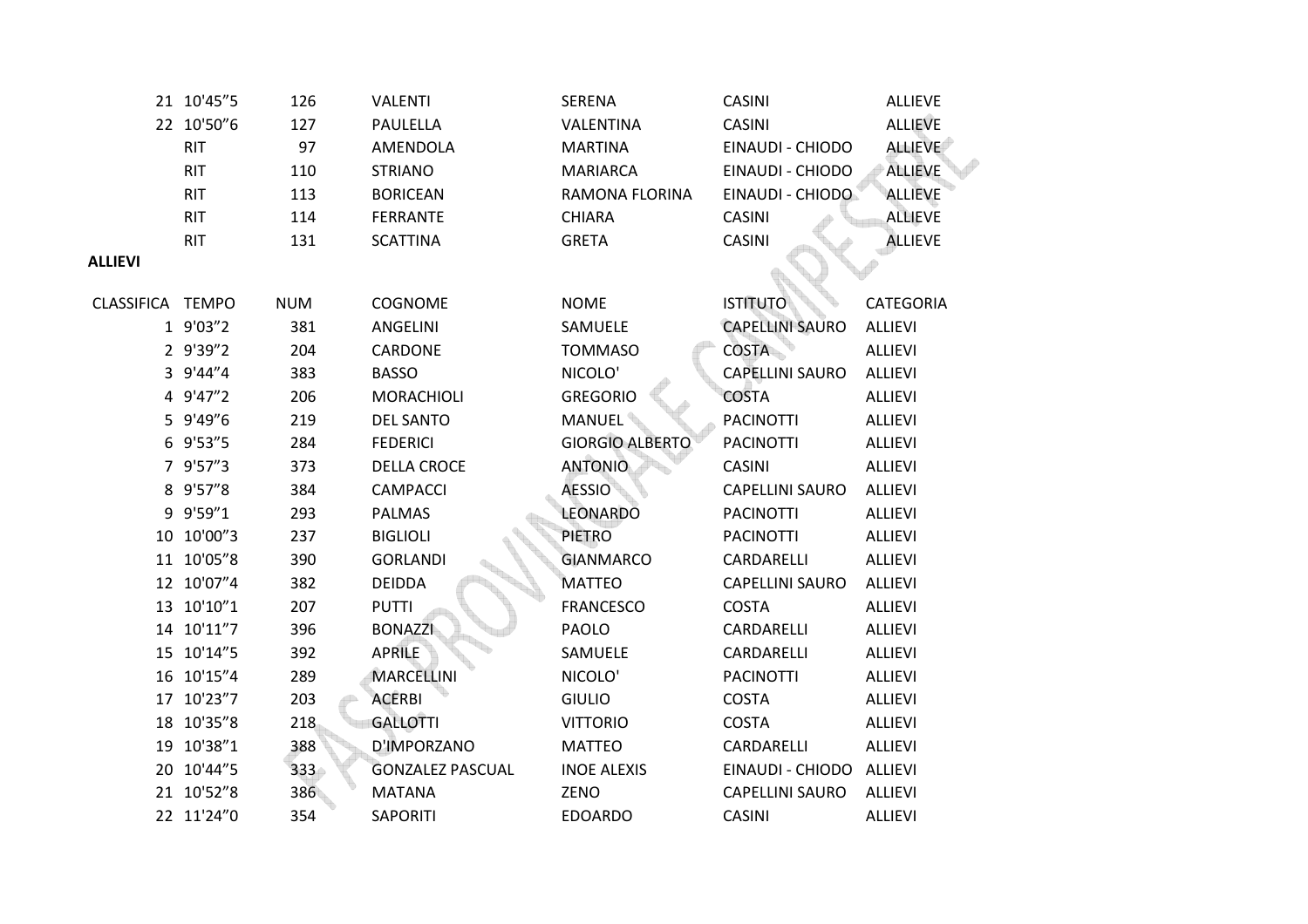| 23 11'29"4 | 348 | LO VARIO          | <b>ALEX</b>     | <b>CASINI</b>            | ALLIEVI        |
|------------|-----|-------------------|-----------------|--------------------------|----------------|
| 24 11'40″1 | 389 | <b>NATALE</b>     | <b>GIORGIO</b>  | CARDARELLI               | <b>ALLIEVI</b> |
| 25 12'15"9 | 343 | <b>ROSARIO</b>    | <b>SAMUELE</b>  | <b>CASINI</b>            | <b>ALLIEVI</b> |
| 26 12'16″6 | 328 | <b>CAMARA</b>     | <b>TAMBA</b>    | EINAUDI - CHIODO         | <b>ALLIEVI</b> |
| 27 12'18"2 | 370 | <b>ROSSI</b>      | <b>GIACOMO</b>  | <b>CASINI</b>            | <b>ALLIEVI</b> |
| 28 13'11″8 | 327 | <b>CRISTODARO</b> | <b>GIUSEPPE</b> | EINAUDI - CHIODO         | <b>ALLIEVI</b> |
| 29 13'36″8 | 337 | <b>DEMONTIS</b>   | <b>MICHELE</b>  | EINAUDI - CHIODO         | <b>ALLIEVI</b> |
| <b>RIT</b> | 329 | RODRIGUEZ JAQUEZ  | <b>ENRIQUE</b>  | EINAUDI - CHIODO ALLIEVI |                |
| <b>RIT</b> | 330 | RODRIGUEZ MARIA   | RANIELE         | EINAUDI - CHIODO         | ALLIEVI        |
| <b>RIT</b> | 380 | <b>NICOLINI</b>   | <b>LUCA</b>     | <b>CASINI</b>            | <b>ALLIEVI</b> |
|            |     |                   |                 |                          |                |

| CASINI                   | <b>ALLIFVI</b>           |
|--------------------------|--------------------------|
| CARDARELLI               | <b>ALLIEVI</b>           |
| <b>CASINI</b>            | <b>ALLIEVI</b>           |
| EINAUDI - CHIODO         | <b>ALLIEVI</b>           |
| <b>CASINI</b>            | <b>ALLIEVI</b>           |
| EINAUDI - CHIODO ALLIEVI | $\ast$                   |
| EINAUDI - CHIODO ALLIEVI | $\ast$                   |
| EINAUDI - CHIODO ALLIEVI |                          |
| EINAUDI - CHIODO ALLIEVI | *                        |
| <b>CASINI</b>            | $\ast$<br><b>ALLIFVI</b> |

# **JUNIOR F**

| <b>UNIOR F</b> |              |            |                  |                  |                        |                          |  |
|----------------|--------------|------------|------------------|------------------|------------------------|--------------------------|--|
| CLASSIFICA     | <b>TEMPO</b> | <b>NUM</b> | <b>COGNOME</b>   | <b>NOME</b>      | <b>ISTITUTO</b>        | <b>CATEGORIA</b>         |  |
|                | 1 8'05"0     | 156        | <b>GOBBATO</b>   | <b>DALIA</b>     | CARDARELLI             | <b>JUNIORF</b>           |  |
|                | 2 8'14"5     | 142        | <b>COSTA</b>     | <b>BENEDETTA</b> | <b>CAPELLINI SAURO</b> | <b>JUNIORF</b>           |  |
|                | 3 8'54"3     | 110        | <b>FURNO</b>     | <b>ALESSIA</b>   | <b>PACINOTTI</b>       | <b>JUNIORF</b>           |  |
|                | 4 9'13"3     | 177        | <b>GRASSI</b>    | <b>ELEONORA</b>  | CARDARELLI             | <b>JUNIORF</b>           |  |
|                | 5 9'23"7     | 108        | PERUZZI          | <b>FRANCESCA</b> | <b>PACINOTTI</b>       | <b>JUNIORF</b>           |  |
|                | 6 9'24"3     | 155        | <b>GIANARDI</b>  | <b>NICOLE</b>    | CARDARELLI             | <b>JUNIORF</b>           |  |
|                | 9'40"5       | 147        | <b>TARANTO</b>   | ANNA             | CARDARELLI             | <b>JUNIORF</b>           |  |
|                | 8 10'19"3    | 139        | <b>ERRODUANE</b> | <b>NADIA</b>     | <b>CASINI</b>          | <b>JUNIORF</b>           |  |
|                | <b>RIT</b>   | 107        | <b>CRESTA</b>    | <b>FRANCESCA</b> | <b>PACINOTTI</b>       | <b>JUNIORF</b>           |  |
|                | <b>RIT</b>   | 109        | <b>SIMONINI</b>  | LEA              | <b>PACINOTTI</b>       | <b>JUNIORF</b>           |  |
|                | <b>RIT</b>   | 117        | <b>MARNIO</b>    | <b>DILETTA</b>   | EINAUDI - CHIODO       | <b>JUNIORF</b>           |  |
|                | <b>RIT</b>   | 122        | SORRENTINO       | <b>NOEMI</b>     | EINAUDI - CHIODO       | $\ast$<br><b>JUNIORF</b> |  |
|                | <b>RIT</b>   | 136        | <b>EL KIHEL</b>  | <b>GHIZLANE</b>  | EINAUDI - CHIODO       | <b>JUNIORF</b>           |  |
|                | <b>RIT</b>   | 137        | <b>CICCONE</b>   | <b>ALBA</b>      | <b>CASINI</b>          | <b>JUNIORF</b>           |  |
|                | <b>RIT</b>   | 144        | <b>ILLIANO</b>   | <b>ELSA</b>      | CARDARELLI             | <b>JUNIORF</b>           |  |
|                |              |            |                  |                  |                        |                          |  |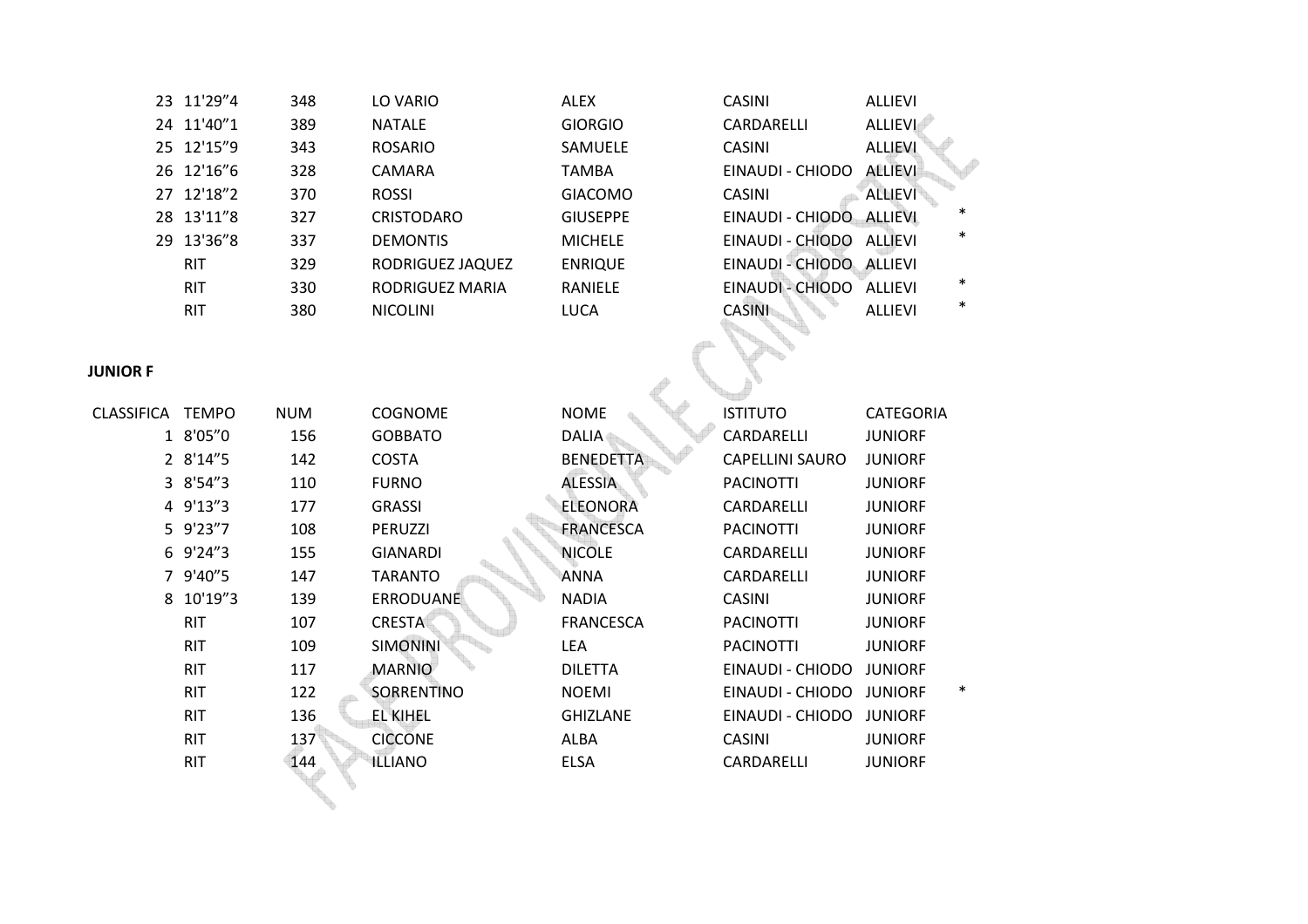## **JUNIOR M**

| CLASSIFICA     | <b>TEMPO</b> | <b>NUM</b> | <b>COGNOME</b>           | <b>NOME</b>         | <b>ISTITUTO</b>        | <b>CATEGORIA</b>    |
|----------------|--------------|------------|--------------------------|---------------------|------------------------|---------------------|
|                | 1 9'54"8     | 492        | <b>BANCHIERI</b>         | <b>LUCA</b>         | CARDARELLI             | <b>JUNIORM</b>      |
|                | 2 10'02"5    | 479        | <b>GHAFFARI</b>          | YOUSSEF             | EINAUDI - CHIODO       | <b>JUNIORM</b>      |
| 3              | 10'05"5      | 484        | <b>CAPELLINI</b>         | <b>LUCA</b>         | <b>CAPELLINI SAURO</b> | <b>JUNIORM</b>      |
|                | 4 10'18"5    | 482        | <b>BEATO</b>             | <b>ANTONIO</b>      | <b>CASINI</b>          | <b>JUNIORM</b>      |
| 5.             | 10'24"2      | 478        | <b>GJOXHAJ</b>           | <b>ADMIR</b>        | EINAUDI - CHIODO       | <b>JUNIORM</b>      |
| 6              | 10'25"6      | 486        | <b>PALLOTTA</b>          | <b>SIMONE</b>       | <b>CAPELLINI SAURO</b> | JUNIORM             |
| $\overline{7}$ | 10'26"6      | 489        | PELIZZA                  | <b>MATTEO</b>       | <b>CAPELLINI SAURO</b> | <b>JUNIORM</b>      |
| 8              | 10'35"6      | 413        | <b>FINCATO</b>           | <b>GIOVANNI</b>     | <b>PACINOTTI</b>       | <b>JUNIORM</b>      |
| 9              | 10'39"9      | 412        | <b>ROLLA</b>             | <b>LORENZO</b>      | <b>PACINOTTI</b>       | <b>JUNIORM</b>      |
| 10             | 10'40"9      | 483        | <b>SORDI</b>             | <b>FABIO</b>        | <b>CASINI</b>          | <b>JUNIORM</b>      |
| 11             | 10'43"2      | 493        | <b>ALICINO</b>           | LUDWIG              | CARDARELLI             | <b>JUNIORM</b>      |
|                | 12 10'54"3   | 487        | DE FRANCESCO             | <b>DAVIDE</b>       | <b>CAPELLINI SAURO</b> | <b>JUNIORM</b>      |
|                | 13 10'59"5   | 485        | <b>PALLOTTA</b>          | <b>ANDREA</b>       | <b>CAPELLINI SAURO</b> | <b>JUNIORM</b>      |
|                | 14 11'01"7   | 410        | <b>COSCIA</b>            | LEONARDO            | <b>PACINOTTI</b>       | <b>JUNIORM</b>      |
|                | 15 11'02"9   | 428        | <b>TERRINONI</b>         | <b>ANDREA</b>       | <b>PACINOTTI</b>       | <b>JUNIORM</b>      |
|                | 16 11'37"7   | 422        | <b>STRETTI</b>           | <b>DANIELE</b>      | <b>PACINOTTI</b>       | <b>JUNIORM</b>      |
|                | 17 11'40"4   | 494        | <b>BARLASSINA</b>        | <b>EDOARDO</b>      | CARDARELLI             | <b>JUNIORM</b>      |
| 18             | 11'40"7      | 470        | <b>ABREU SANTOS</b>      | <b>RONALD JOSE'</b> | EINAUDI - CHIODO       | <b>JUNIORM</b>      |
| 19             | 12'09"5      | 490        | <b>BORIO</b>             | <b>ALBERTO</b>      | <b>CARDARELLI</b>      | <b>JUNIORM</b>      |
|                | 20 12'20"9   | 481        | <b>SGROI</b>             | <b>NIKOLAS</b>      | <b>CASINI</b>          | <b>JUNIORM</b>      |
|                | 21 12'21"4   | 480        | <b>BURGALASSI</b>        | <b>ANDREA</b>       | EINAUDI - CHIODO       | ∗<br><b>JUNIORM</b> |
|                | <b>RIT</b>   | 476        | <b>CHALAN PULLAGUARI</b> | <b>ILVAR JAIRO</b>  | EINAUDI - CHIODO       | <b>JUNIORM</b>      |
|                | <b>RIT</b>   | 477        | <b>CAPELLAN HIDALGO</b>  | <b>KELVIN</b>       | EINAUDI - CHIODO       | <b>JUNIORM</b>      |
|                | <b>RIT</b>   | 491        | <b>ESSAADI</b>           | <b>JAD</b>          | CARDARELLI             | <b>JUNIORM</b>      |
|                |              |            |                          |                     |                        |                     |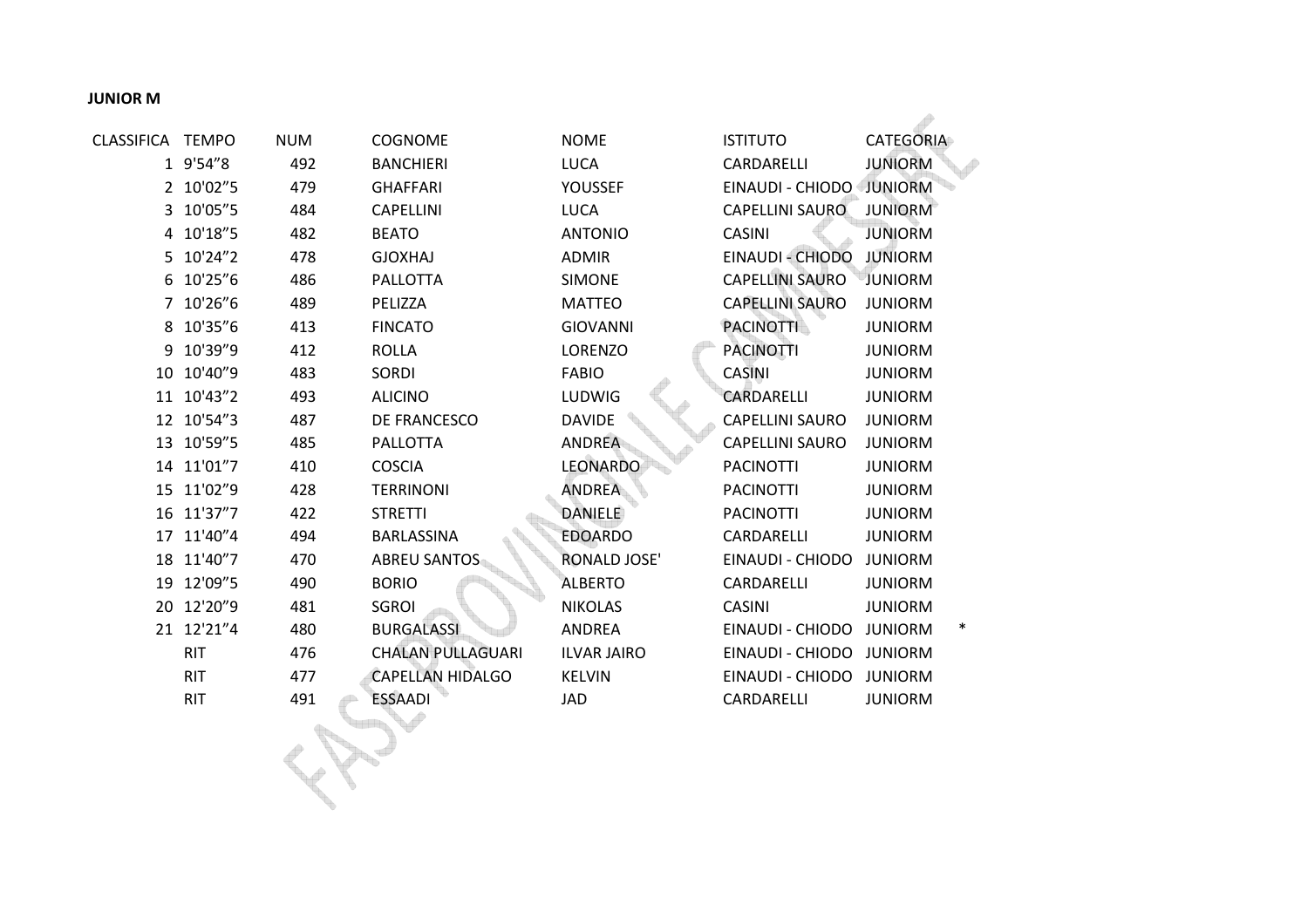#### **CLASSIFICA SQUADRE - ISTITUTI SUPERIORI**

### **JUNIOR M**

| 1 I            | <b>Capellini</b> | э | 6  |    | 16 |
|----------------|------------------|---|----|----|----|
| 2 <sup>1</sup> | Einaudi          |   |    | 18 | 25 |
| 3              | Cardarelli       |   | 11 |    | 29 |
| 41             | Pacinotti        | 8 | 9  | 14 | 31 |
| 5.             | Casini           | 4 | 10 | 20 | 34 |

#### **JUNIOR F**

|   | 1 Cardarelli     |   |   | 1  |
|---|------------------|---|---|----|
|   | 2 Pacinotti      | 7 | a |    |
| 3 | <b>Capellini</b> |   | a | 20 |
| 4 | Casini           |   | a | 26 |
| 5 | Einaudi          |   |   |    |

 $\mathbf{q}_{\mathrm{a}}$  .

|                | <b>Allievi</b>   |    |    |    |    |
|----------------|------------------|----|----|----|----|
| $1\vert$       | <b>Capellini</b> |    | З  | 8  | 12 |
| 2 <sub>1</sub> | <b>Costa</b>     |    |    | 13 | 19 |
| 3              | Pacinotti        | 5  | 6  | 9  | 20 |
| 4              | Cardarelli       | 11 | 14 | 15 | 40 |
| 5              | Casini           |    | 22 | 23 | 52 |
| 6              | Einaudi          | 20 | 26 | 28 | 74 |

#### **Allieve 1 Costa 1 <sup>2</sup> 4 7 <sup>10</sup> <sup>20</sup> 7** $20$ **2 Pacinotti 3** $\overline{6}$ **3 Capellini 6 <sup>13</sup> <sup>14</sup> <sup>33</sup> 4 Cardarelli 8 <sup>15</sup> <sup>18</sup> <sup>41</sup> 5Casini 21 <sup>22</sup> <sup>23</sup> <sup>66</sup>**

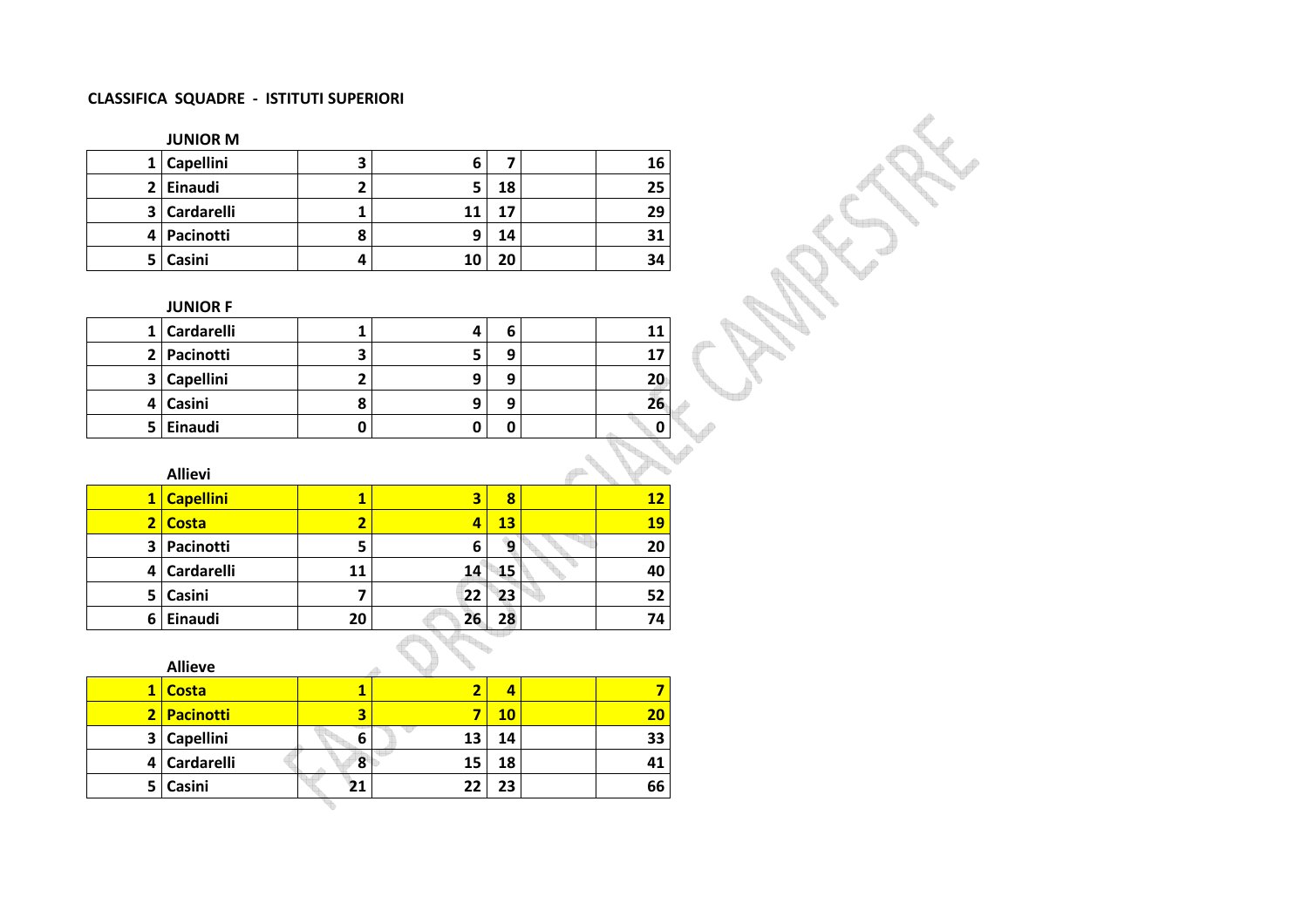| <b>CADETTE</b>   |           |            |                    |                 |                  |                |
|------------------|-----------|------------|--------------------|-----------------|------------------|----------------|
| CLASSIFICA TEMPO |           | <b>NUM</b> | <b>COGNOME</b>     | <b>NOME</b>     | <b>ISTITUTO</b>  | CATEGORIA      |
|                  | 1 6'30"2  | 131        | <b>MANGANO</b>     | <b>DILETTA</b>  | ISA <sub>1</sub> | <b>CADETTE</b> |
|                  | 2 6'34"4  | 111        | <b>STORTI</b>      | <b>MATILDE</b>  | <b>ISA 13</b>    | <b>CADETTE</b> |
|                  | 3 6'36"1  | 129        | PASQUALI           | <b>GINEVRA</b>  | ISA 4            | <b>CADETTE</b> |
|                  | 4 6'38"6  | 133        | <b>MENCHINI</b>    | <b>IRIS</b>     | ISA <sub>1</sub> | <b>CADETTE</b> |
|                  | 5 6'45"5  | 113        | <b>COLOMBINI</b>   | <b>EMMA</b>     | <b>ISA 13</b>    | <b>CADETTE</b> |
|                  | 6 6'52"3  | 121        | <b>CACOPARDO</b>   | <b>GIULIA</b>   | <b>ISA 10</b>    | <b>CADETTE</b> |
|                  | 7 6'53"6  | 112        | D'ANTUONO          | <b>SABRINA</b>  | <b>ISA 13</b>    | <b>CADETTE</b> |
|                  | 8 6'55"1  | 106        | <b>D'ATTARDI</b>   | VALENTINA       | <b>ISA 18</b>    | <b>CADETTE</b> |
|                  | 9 6'57"2  | 107        | D'ATTARDI          | <b>VERONICA</b> | <b>ISA 18</b>    | <b>CADETTE</b> |
|                  | 10 6'58"0 | 132        | <b>BOLLENTINI</b>  | <b>TEA</b>      | ISA <sub>1</sub> | <b>CADETTE</b> |
|                  | 11 7'03"7 | 123        | <b>DEMI</b>        | <b>REBECCA</b>  | <b>ISA 10</b>    | <b>CADETTE</b> |
|                  | 12 7'05"5 | 85         | <b>TENDOLA</b>     | <b>ILARIA</b>   | <b>ISA 17</b>    | <b>CADETTE</b> |
|                  | 13 7'08"9 | 128        | <b>DELSOLDATO</b>  | <b>CATERINA</b> | ISA 4            | <b>CADETTE</b> |
|                  | 14 7'10"8 | 80         | <b>NICHOILEAN</b>  | <b>MAEVE</b>    | <b>ISA 19</b>    | <b>CADETTE</b> |
|                  | 15 7'17"3 | 110        | LEOVINO            | <b>EVA</b>      | <b>ISA 18</b>    | <b>CADETTE</b> |
|                  | 16 7'20"2 | 84         | <b>BIASIN</b>      | <b>AURORA</b>   | <b>ISA 17</b>    | <b>CADETTE</b> |
|                  | 17 7'20"8 | 115        | <b>GIANFRANCHI</b> | <b>GIULIA</b>   | <b>ISA 13</b>    | <b>CADETTE</b> |
|                  | 18 7'22"5 | 114        | <b>BUCCI</b>       | SARA            | <b>ISA 13</b>    | <b>CADETTE</b> |
|                  | 19 7'25"7 | 82         | <b>MITOLO</b>      | <b>ANNA</b>     | <b>ISA 17</b>    | <b>CADETTE</b> |
|                  | 20 7'26"1 | 102        | <b>MINI</b>        | LUDOVICA        | <b>ISA 11</b>    | <b>CADETTE</b> |
|                  | 21 7'26"5 | 122        | <b>DEMI</b>        | <b>GUIA</b>     | <b>ISA 10</b>    | <b>CADETTE</b> |
|                  | 22 7'29"0 | 125        | <b>PEDEMONTE</b>   | <b>EMMA</b>     | <b>ISA 10</b>    | <b>CADETTE</b> |
|                  | 23 7'29"9 | 124        | <b>TACCOLA</b>     | <b>MIREA</b>    | <b>ISA 10</b>    | <b>CADETTE</b> |
|                  | 24 7'32"7 | 117        | LOTTI              | <b>GIULIA</b>   | ISA 6            | <b>CADETTE</b> |
|                  | 25 7'33"2 | 250        | <b>ASTI</b>        | <b>ARIANNA</b>  | <b>ISA 18</b>    | <b>CADETTE</b> |
|                  | 26 7'35"5 | 150        | RINALDI LORENZINI  | <b>VIRGINIA</b> | ISA 8            | <b>CADETTE</b> |
|                  | 27 7'39"2 | 120        | <b>CAPELLINI</b>   | <b>VITTORIA</b> | ISA 6            | <b>CADETTE</b> |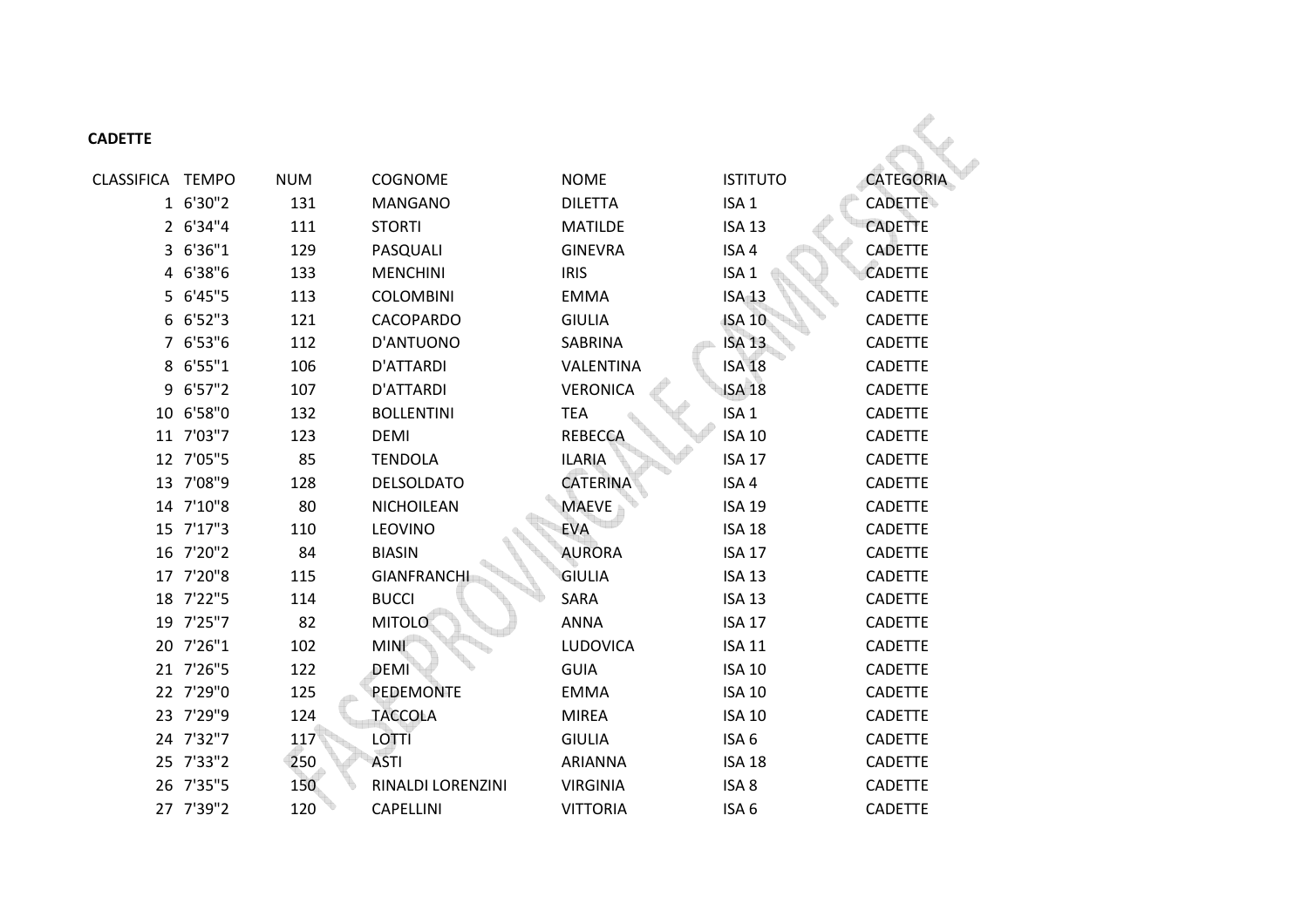| 28 7'42"7  | 140 | <b>MICHELI</b>     | <b>ALICE</b>      | <b>ISA 21</b>     | <b>CADETTE</b> |
|------------|-----|--------------------|-------------------|-------------------|----------------|
| 29 7'44"9  | 135 | <b>FRAU</b>        | <b>VIOLA</b>      | ISA <sub>1</sub>  | <b>CADETTE</b> |
| 30 7'45"9  | 148 | CORRADO            | <b>DENISE</b>     | ISA <sub>8</sub>  | <b>CADETTE</b> |
| 31 7'46"4  | 127 | RATTI              | <b>LUCILLA</b>    | ISA 4             | <b>CADETTE</b> |
| 32 7'50"3  | 143 | <b>DENEVI</b>      | <b>FEDERICA</b>   | <b>ISA 22</b>     | <b>CADETTE</b> |
| 33 7'54"0  | 130 | PISANI             | <b>NOEMI</b>      | ISA 4             | <b>CADETTE</b> |
| 34 7'56"2  | 137 | <b>BATTOLLA</b>    | <b>SOFIA</b>      | <b>ISA 21</b>     | <b>CADETTE</b> |
| 35 7'59"6  | 90  | <b>FERRARI</b>     | <b>GAIA</b>       | <b>ISA 12</b>     | <b>CADETTE</b> |
| 36 8'03"0  | 126 | MUSSINELLI         | <b>CAMILLA</b>    | ISA <sub>4</sub>  | <b>CADETTE</b> |
| 37 8'16"5  | 81  | <b>BERTONATI</b>   | <b>GIULIA</b>     | <b>ISA 19</b>     | <b>CADETTE</b> |
| 38 8'19"3  | 93  | SOMMOVIGO          | <b>CHIARA</b>     | <b>ISA 20</b>     | CADETTE        |
| 39 8'22"2  | 100 | SCANU              | <b>NOEMI</b>      | ISA <sub>5</sub>  | <b>CADETTE</b> |
| 40 8'24"3  | 97  | <b>BIAVASCO</b>    | SARA              | ISA <sub>5</sub>  | <b>CADETTE</b> |
| 41 8'27"6  | 98  | LAPERRIER          | <b>ELEONORA</b>   | ISA <sub>5</sub>  | <b>CADETTE</b> |
| 42 8'30"5  | 144 | <b>BALITRO</b>     | LUDOVICA          | ISA <sub>22</sub> | <b>CADETTE</b> |
| 43 8'31"5  | 151 | <b>STEFANINI</b>   | <b>ALICE</b>      | ISA <sub>8</sub>  | <b>CADETTE</b> |
| 44 8'47"9  | 86  | <b>TONDINI</b>     | <b>NICOLE</b>     | <b>ISA 17</b>     | <b>CADETTE</b> |
| 45 8'54"2  | 91  | <b>HODOR</b>       | <b>GIULIA</b>     | <b>ISA 12</b>     | <b>CADETTE</b> |
| 46 8'58"5  | 134 | <b>DUCE</b>        | <b>LISA</b>       | ISA <sub>1</sub>  | <b>CADETTE</b> |
| 47 8'59"2  | 83  | <b>MAAROUF</b>     | <b>NISRINE</b>    | <b>ISA 17</b>     | <b>CADETTE</b> |
| 48 9'01"8  | 139 | <b>ALBERICI</b>    | <b>GIORGIA</b>    | <b>ISA 21</b>     | <b>CADETTE</b> |
| 49 9'03"1  | 138 | GALA               | <b>MARTINA</b>    | <b>ISA 21</b>     | <b>CADETTE</b> |
| 50 9'05"0  | 141 | DI NEGRO           | <b>AURORA</b>     | ISA <sub>22</sub> | <b>CADETTE</b> |
| 51 9'17"0  | 142 | <b>MAFRICI</b>     | CHIARA            | ISA <sub>22</sub> | <b>CADETTE</b> |
| 52 9'37"7  | 89  | <b>TAVILLA</b>     | <b>GAIA</b>       | <b>ISA 12</b>     | <b>CADETTE</b> |
| 53 9'44"2  | 96  | <b>SOMMOVIGO</b>   | <b>MARTINA</b>    | ISA <sub>5</sub>  | <b>CADETTE</b> |
| 54 9'45"1  | 109 | <b>ARACU</b>       | <b>NIKITA</b>     | <b>ISA 18</b>     | <b>CADETTE</b> |
| 55 10'05"0 | 92  | <b>LUCCHINELLI</b> | <b>GIADA</b>      | <b>ISA 20</b>     | <b>CADETTE</b> |
| 56 10'06"8 | 149 | <b>GABSI</b>       | SALMA             | ISA <sub>8</sub>  | <b>CADETTE</b> |
| 57 10'20"6 | 152 | <b>MACCIONI</b>    | <b>MARGHERITA</b> | ISA 8             | <b>CADETTE</b> |
| 58 10'40"0 | 95  | ANDREOLI           | <b>VIRGINIA</b>   | <b>ISA 20</b>     | <b>CADETTE</b> |
| <b>RIT</b> | 79  | <b>LUSI</b>        | VALENTINA         | <b>ISA 19</b>     | <b>CADETTE</b> |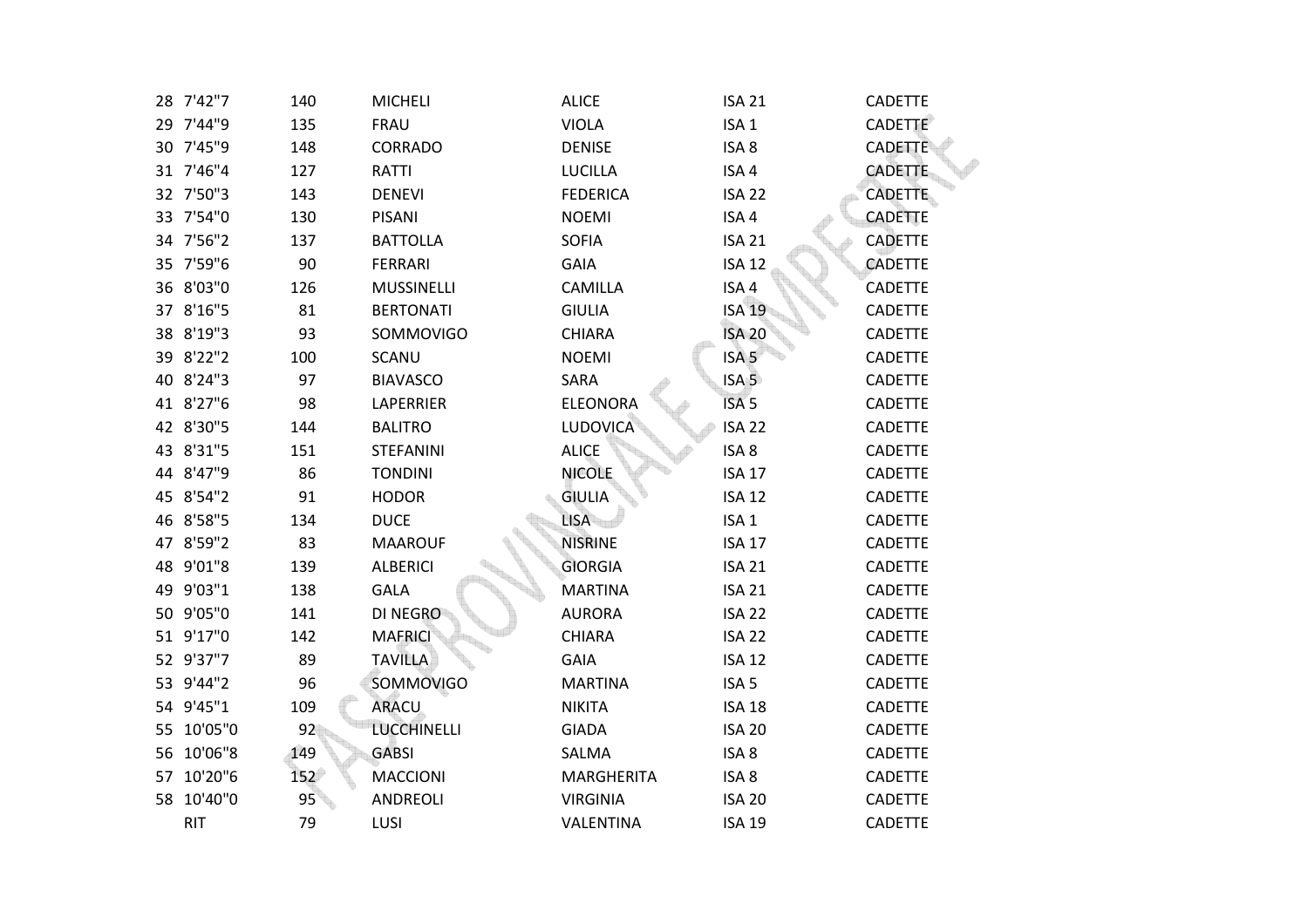| <b>RIT</b> | 87  | <b>CASTELLUZZO</b>  | LAURA           | <b>ISA 12</b>    | <b>CADETTE</b> |
|------------|-----|---------------------|-----------------|------------------|----------------|
| <b>RIT</b> | 88  | <b>RICCI</b>        | <b>IRENE</b>    | <b>ISA 12</b>    | <b>CADETTE</b> |
| <b>RIT</b> | 94  | <b>PONTREMOLESI</b> | MAILA           | <b>ISA 20</b>    | <b>CADETTE</b> |
| <b>RIT</b> | 99  | <b>ROSSI</b>        | <b>ALICE</b>    | ISA <sub>5</sub> | <b>CADETTE</b> |
| <b>RIT</b> | 101 | GIOAN               | <b>ROSSELLA</b> | <b>ISA 11</b>    | <b>CADETTE</b> |
| <b>RIT</b> | 103 | <b>MORACCHIOLI</b>  | <b>LINDA</b>    | <b>ISA 11</b>    | <b>CADETTE</b> |
| <b>RIT</b> | 104 | <b>GERVASI</b>      | <b>MATILDE</b>  | <b>ISA 11</b>    | <b>CADETTE</b> |
| <b>RIT</b> | 105 | <b>BUCCI</b>        | LARA            | <b>ISA 11</b>    | <b>CADETTE</b> |
| <b>RIT</b> | 116 | <b>UNGARO</b>       | <b>AURORA</b>   | ISA 6            | <b>CADETTE</b> |
| <b>RIT</b> | 136 | VIANI               | <b>GIORGIA</b>  | <b>ISA 21</b>    | <b>CADETTE</b> |
| <b>RIT</b> | 145 | <b>VISIGALLI</b>    | <b>ALESSIA</b>  | <b>ISA 22</b>    | <b>CADETTE</b> |
| <b>RIT</b> | 146 | <b>KOKAJ</b>        | <b>IZOTA</b>    | ISA <sub>9</sub> | <b>CADETTE</b> |
| <b>RIT</b> | 147 | <b>BONATI</b>       | <b>ALESSIA</b>  | ISA <sub>9</sub> | <b>CADETTE</b> |
|            |     |                     |                 |                  |                |
|            |     |                     |                 |                  |                |

# **CADETTI**

| <b>CLASSIFICA</b> | <b>TEMPO</b> | <b>NUM</b> | <b>COGNOME</b>     | <b>NOME</b>      | <b>ISTITUTO</b>  | <b>CATEGORIA</b> |
|-------------------|--------------|------------|--------------------|------------------|------------------|------------------|
|                   | 1 6'56"3     | 58         | <b>SCAPPAZZONI</b> | <b>LORENZO</b>   | ISA <sub>1</sub> | <b>CADETTI</b>   |
|                   | 2 6'56"9     | 70         | <b>MARESCA</b>     | <b>MATTIA</b>    | ISA <sub>9</sub> | <b>CADETTI</b>   |
|                   | 3 6'57"8     | 57         | <b>VINCIGUERRA</b> | <b>MATTEO</b>    | ISA <sub>1</sub> | <b>CADETTI</b>   |
|                   | 4 7'02"7     | 2          | <b>TOMELLINI</b>   | MANUEL           | <b>ISA 19</b>    | <b>CADETTI</b>   |
|                   | 5 7'05"5     | 12         | <b>IRRERA</b>      | <b>ALEX</b>      | <b>ISA 12</b>    | <b>CADETTI</b>   |
|                   | 6 7'05"9     | 39         | <b>CENDERELLO</b>  | <b>FILIPPO</b>   | <b>ISA 13</b>    | <b>CADETTI</b>   |
|                   | 7 7'07"4     | 56         | <b>ASCOLI</b>      | <b>MATTEO</b>    | ISA <sub>1</sub> | <b>CADETTI</b>   |
|                   | 8 7'07"7     | 30         | <b>BULLONE</b>     | <b>EDOARDO</b>   | <b>ISA 18</b>    | <b>CADETTI</b>   |
|                   | 9 7'11"7     | 32         | PARMIGIANI         | <b>EDOARDO</b>   | <b>ISA 18</b>    | <b>CADETTI</b>   |
|                   | 10 7'12"2    | 40         | <b>SIMONINI</b>    | <b>GIOVANNI</b>  | ISA <sub>6</sub> | <b>CADETTI</b>   |
|                   | 11 7'13"9    | 41         | <b>GHETTI</b>      | <b>GIACOMO</b>   | ISA 6            | <b>CADETTI</b>   |
|                   | 12 7'14"7    | 18         | <b>SOMMOVIGO</b>   | <b>GIANMARCO</b> | <b>ISA 20</b>    | <b>CADETTI</b>   |
|                   | 13 7'17"1    | 54         | <b>GALLI</b>       | <b>DAVIDE</b>    | ISA <sub>4</sub> | <b>CADETTI</b>   |
|                   | 14 7'17"5    | 47         | <b>BONDANI</b>     | <b>SAMUELE</b>   | <b>ISA 10</b>    | <b>CADETTI</b>   |
|                   |              |            |                    |                  |                  |                  |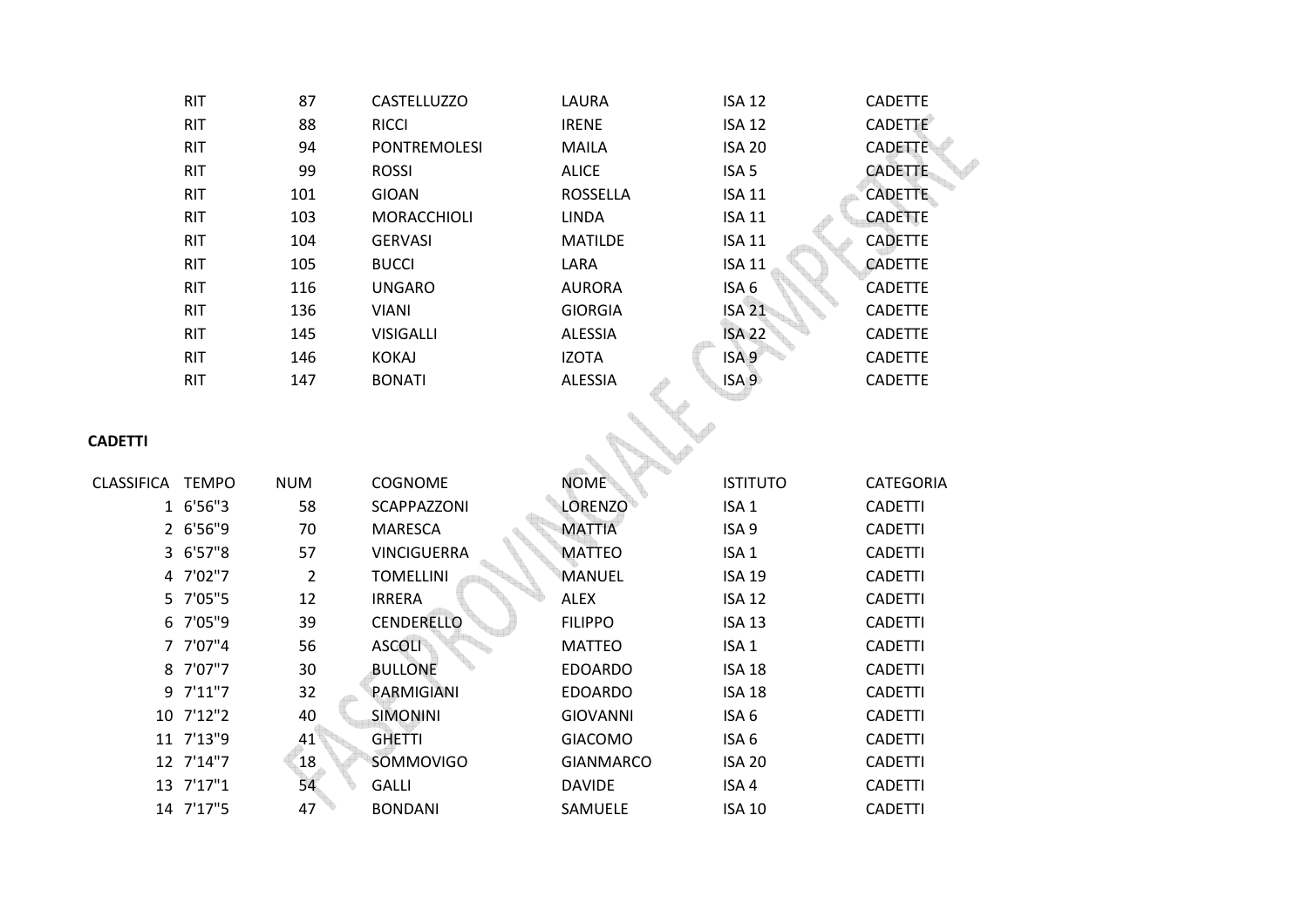| 15 7'20"2 | 42           | <b>BORIO</b>        | <b>ATTILIO</b>       | ISA <sub>6</sub> | <b>CADETTI</b> |
|-----------|--------------|---------------------|----------------------|------------------|----------------|
| 16 7'20"8 | 38           | <b>BARACCHINI</b>   | <b>LUCA</b>          | <b>ISA 13</b>    | <b>CADETTI</b> |
| 17 7'21"8 | 43           | <b>FURIO</b>        | NICCOLO'             | ISA <sub>6</sub> | <b>CADETTI</b> |
| 18 7'22"4 | 61           | ANDREANI CASTAGNETO | <b>DANIELE</b>       | <b>ISA 21</b>    | <b>CADETTI</b> |
| 19 7'23"8 | 37           | <b>RIGA</b>         | <b>IACOPO</b>        | <b>ISA 13</b>    | <b>CADETTI</b> |
| 20 7'28"3 | 34           | <b>TAMAGNA</b>      | <b>MATTEO</b>        | <b>ISA 18</b>    | <b>CADETTI</b> |
| 21 7'30"5 | 60           | <b>TONELLI</b>      | <b>FABIO</b>         | <b>ISA 21</b>    | <b>CADETTI</b> |
| 22 7'31"3 | 51           | <b>BATTINI</b>      | LEONARDO             | ISA 4            | <b>CADETTI</b> |
| 23 7'32"7 | 73           | <b>TIROZZI</b>      | <b>ALESSIO</b>       | ISA <sub>9</sub> | <b>CADETTI</b> |
| 24 7'33"8 | 69           | PIAGGI              | ELIA CARLO RINALDO   | <b>ISA 22</b>    | <b>CADETTI</b> |
| 25 7'34"9 | 64           | <b>BERTONI</b>      | LEONARDO             | <b>ISA 21</b>    | <b>CADETTI</b> |
| 26 7'37"3 | 59           | <b>RICCI</b>        | LORENZO              | ISA <sub>1</sub> | <b>CADETTI</b> |
| 27 7'38"1 | 14           | <b>NERI</b>         | <b>SIMONE</b>        | <b>ISA 12</b>    | <b>CADETTI</b> |
| 28 7'38"6 | 44           | <b>POLVERINI</b>    | <b>TOMMASO</b>       | ISA <sub>6</sub> | <b>CADETTI</b> |
| 29 7'40"0 | 72           | SMECCA              | <b>EMANUELE</b>      | ISA <sub>9</sub> | <b>CADETTI</b> |
| 30 7'40"8 | 49           | PASSALACQUA         | <b>GIACOMO</b>       | <b>ISA 10</b>    | <b>CADETTI</b> |
| 31 7'44"0 | 15           | <b>VELISCO</b>      | <b>CORNELIO</b>      | <b>ISA 12</b>    | <b>CADETTI</b> |
| 32 7'45"1 | 16           | <b>TRINCA</b>       | <b>ALESSIO</b>       | <b>ISA 20</b>    | <b>CADETTI</b> |
| 33 7'46"2 | $\mathbf{1}$ | PAGANI              | LORENZO              | <b>ISA 19</b>    | <b>CADETTI</b> |
| 34 7'47"3 | 35           | PAITA               | <b>LORENZO</b>       | <b>ISA 13</b>    | <b>CADETTI</b> |
| 35 7'48"0 | 19           | PODENZANA           | <b>FILIPPO</b>       | <b>ISA 20</b>    | <b>CADETTI</b> |
| 36 7'49"4 | $\mathbf{3}$ | <b>BELLONI</b>      | <b>EMANUELE</b>      | <b>ISA 19</b>    | <b>CADETTI</b> |
| 37 7'50"5 | 22           | <b>CAPANO</b>       | <b>MATTEO</b>        | ISA <sub>5</sub> | <b>CADETTI</b> |
| 38 7'51"6 | 46           | <b>BELVISO</b>      | <b>FILIPPO</b>       | <b>ISA 10</b>    | <b>CADETTI</b> |
| 39 7'52"8 | 13           | <b>BALLANI</b>      | <b>NICOLAS</b>       | <b>ISA 12</b>    | <b>CADETTI</b> |
| 40 7'53"3 | 66           | RE'                 | ZACCARIA             | <b>ISA 22</b>    | <b>CADETTI</b> |
| 41 7'53"5 | 52           | <b>AVELLUTO</b>     | <b>FILIPPO MARIA</b> | ISA 4            | <b>CADETTI</b> |
| 42 7'53"9 | 33           | <b>SCIEUZO</b>      | <b>FILIPPO</b>       | <b>ISA 18</b>    | <b>CADETTI</b> |
| 43 7'55"2 | 62           | <b>MORASSO</b>      | <b>MASSIMO</b>       | <b>ISA 21</b>    | <b>CADETTI</b> |
| 44 7'57"1 | 48           | <b>TRONCONI</b>     | ALESSANDRO           | <b>ISA 10</b>    | <b>CADETTI</b> |
| 45 7'58"4 | 53           | <b>FALLI</b>        | <b>LUDOVICO</b>      | ISA 4            | <b>CADETTI</b> |
| 46 8'00"2 | 74           | CARUSO              | <b>TOMMASO</b>       | ISA <sub>8</sub> | <b>CADETTI</b> |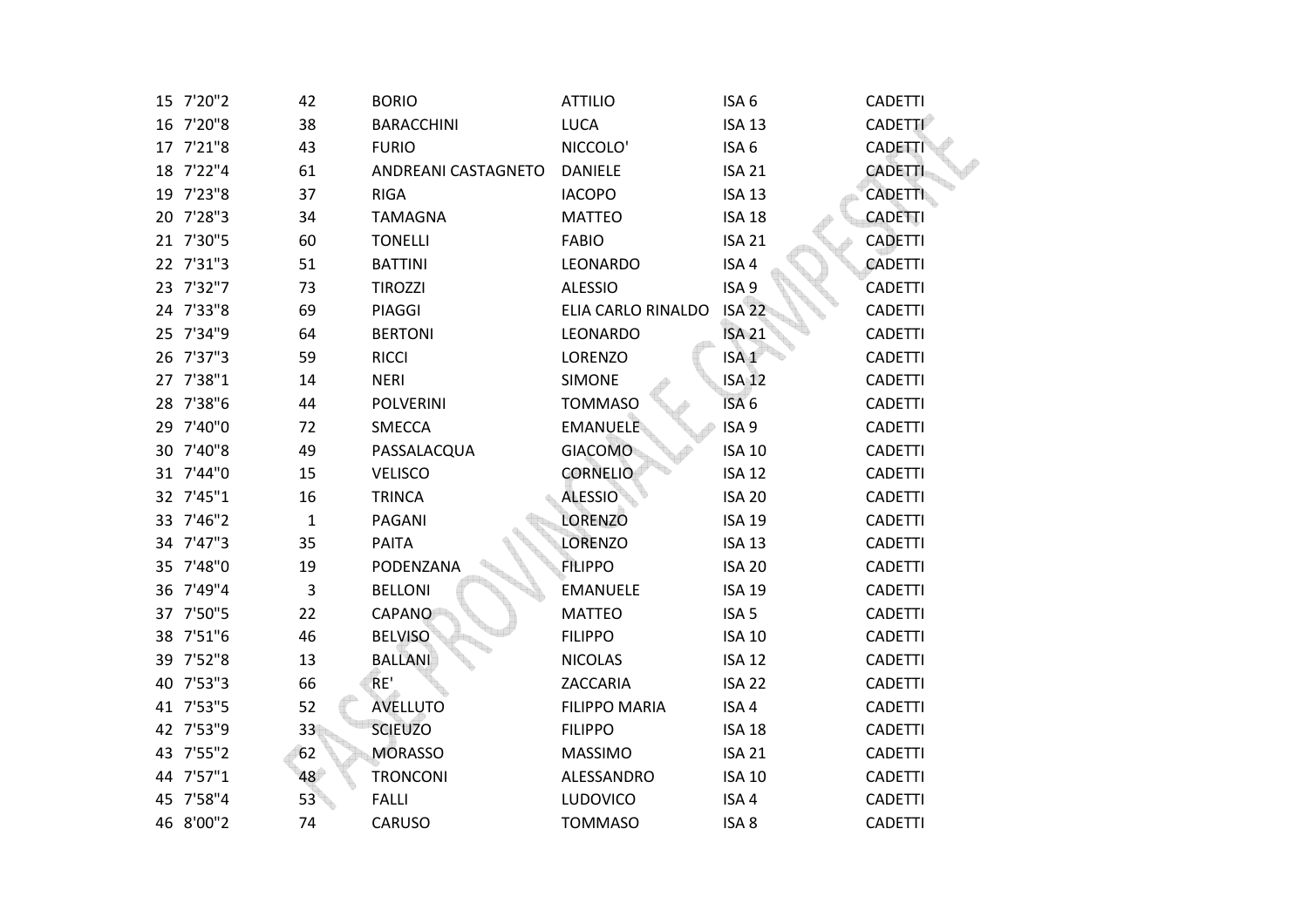| 47 8'01"2  | $\overline{7}$ | <b>PASTINE</b>    | <b>THOMAS</b>          | <b>ISA 17</b>     | <b>CADETTI</b> |
|------------|----------------|-------------------|------------------------|-------------------|----------------|
| 48 8'03"7  | 11             | LORENZETTI        | ANDREA                 | <b>ISA 12</b>     | <b>CADETTI</b> |
| 49 8'05"3  | 63             | <b>LOMBARDI</b>   | LORENZO                | <b>ISA 21</b>     | <b>CADETTI</b> |
| 50 8'06"5  | 45             | <b>VINCHESI</b>   | ALESSANDRO             | <b>ISA 10</b>     | <b>CADETTI</b> |
| 51 8'11"2  | 50             | <b>PARRA</b>      | <b>DILANGEL</b>        | ISA 4             | <b>CADETTI</b> |
| 52 8'12"6  | 67             | <b>VISIGALLI</b>  | <b>LUCA</b>            | ISA <sub>22</sub> | <b>CADETTI</b> |
| 53 8'18"3  | 24             | DE ASTIS          | ANGELO                 | ISA <sub>5</sub>  | <b>CADETTI</b> |
| 54 8'19"0  | 20             | <b>DAL MAS</b>    | LEONARDO               | ISA <sub>5</sub>  | <b>CADETTI</b> |
| 55 8'20"0  | 31             | <b>FERDEGHINI</b> | <b>FILIPPO ROBERTO</b> | <b>ISA 18</b>     | <b>CADETTI</b> |
| 56 8'20"8  | 9              | <b>GREGORINI</b>  | <b>LUCA</b>            | <b>ISA 17</b>     | <b>CADETTI</b> |
| 57 8'21"4  | 8              | <b>BINDI</b>      | <b>GIOVANNI</b>        | <b>ISA 17</b>     | <b>CADETTI</b> |
| 58 8'21"9  | 6              | <b>BIANCHI</b>    | <b>GABRIEL</b>         | <b>ISA 17</b>     | <b>CADETTI</b> |
| 59 8'22"5  | 78             | <b>TRANCHINA</b>  | <b>CHRISTIAN</b>       | ISA 8             | <b>CADETTI</b> |
| 60 8'23"2  | 36             | <b>FERRARI</b>    | <b>GIULIO</b>          | <b>ISA 13</b>     | <b>CADETTI</b> |
| 61 8'25"1  | 23             | <b>TAGGIASCO</b>  | <b>CHRISTIAN</b>       | ISA <sub>5</sub>  | <b>CADETTI</b> |
| 62 8'43"2  | 25             | <b>AMASI</b>      | <b>TOMAS</b>           | <b>ISA 11</b>     | <b>CADETTI</b> |
| 63 8'50"8  | 28             | <b>GILARDI</b>    | <b>MATTIA</b>          | <b>ISA 11</b>     | <b>CADETTI</b> |
| 64 8'52"8  | 5              | <b>BASSI</b>      | <b>LUCA</b>            | <b>ISA 19</b>     | <b>CADETTI</b> |
| 65 8'59"3  | 76             | <b>XHIKA</b>      | <b>SERXHO</b>          | ISA 8             | <b>CADETTI</b> |
| 66 9'00"0  | 65             | <b>BARBIERI</b>   | <b>LEANDRO</b>         | <b>ISA 22</b>     | <b>CADETTI</b> |
| 67 9'04"8  | 17             | <b>RICCIARDI</b>  | NICCOLO'               | <b>ISA 20</b>     | <b>CADETTI</b> |
| 68 9'05"6  | 29             | <b>RUSSO</b>      | <b>VINCENZO</b>        | <b>ISA 11</b>     | <b>CADETTI</b> |
| 69 9'06"2  | 77             | <b>ORZINI</b>     | <b>ELIA</b>            | ISA 8             | <b>CADETTI</b> |
| <b>RIT</b> | $\overline{4}$ | COLOMBO           | <b>JACOPO</b>          | <b>ISA 19</b>     | <b>CADETTI</b> |
| <b>RIT</b> | 21             | <b>RICCI</b>      | <b>EDOARDO</b>         | ISA <sub>5</sub>  | <b>CADETTI</b> |
| <b>RIT</b> | 26             | PAITA             | <b>MATTEO</b>          | <b>ISA 11</b>     | <b>CADETTI</b> |
| <b>RIT</b> | 27             | <b>PISCHEDDA</b>  | <b>GIOMMARIA</b>       | <b>ISA 11</b>     | <b>CADETTI</b> |
| <b>RIT</b> | 55             | <b>FURNO</b>      | <b>CRISTIANO</b>       | ISA <sub>1</sub>  | <b>CADETTI</b> |
| <b>RIT</b> | 68             | <b>CORBANI</b>    | <b>MICHELE</b>         | <b>ISA 22</b>     | <b>CADETTI</b> |
| <b>RIT</b> | 71             | PANICO            | <b>LORENZO</b>         | ISA <sub>9</sub>  | <b>CADETTI</b> |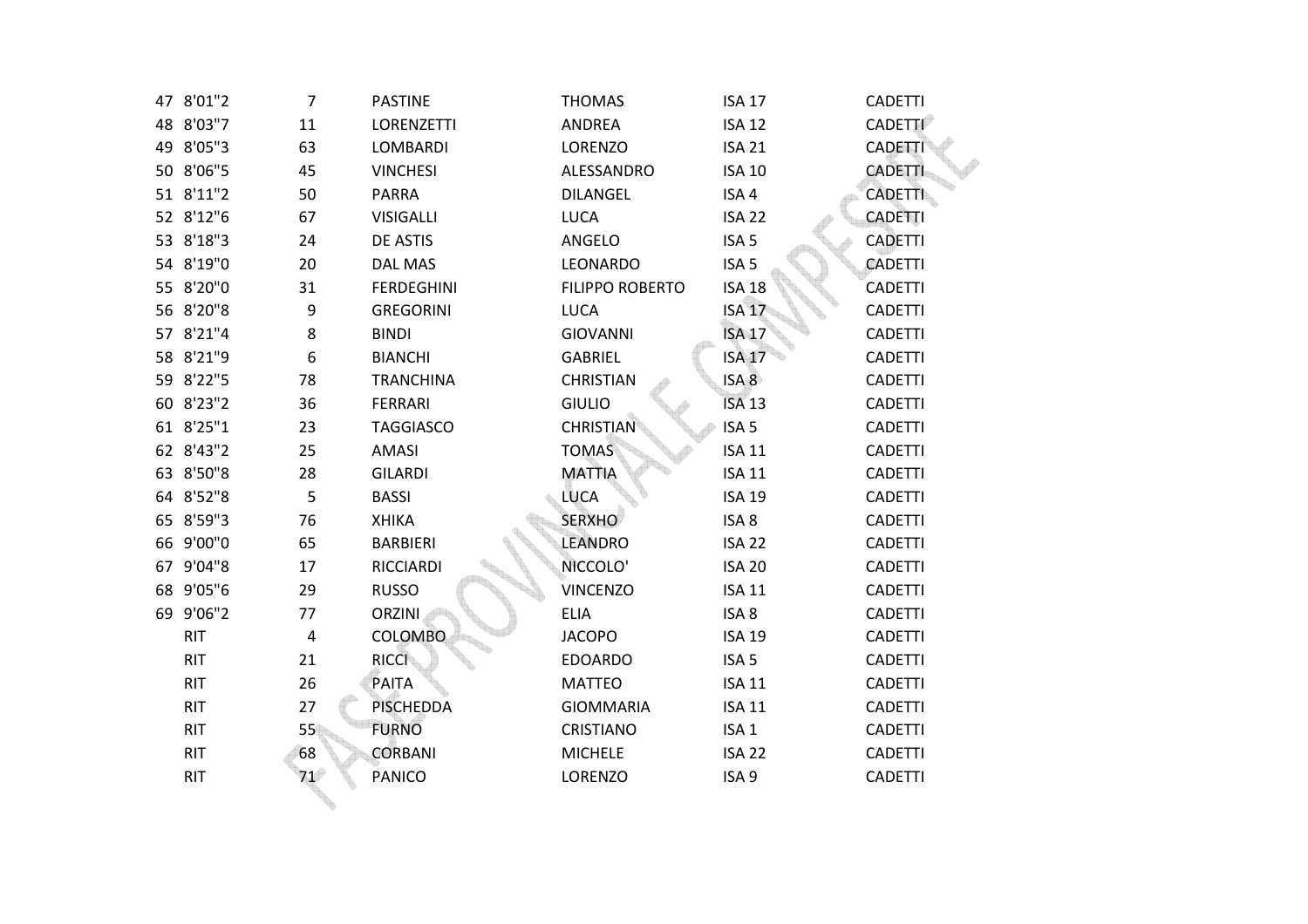| <b>RAGAZZE</b>   |           |            |                   |                  |                  |                  |
|------------------|-----------|------------|-------------------|------------------|------------------|------------------|
| CLASSIFICA TEMPO |           | <b>NUM</b> | <b>COGNOME</b>    | <b>NOME</b>      | <b>ISTITUTO</b>  | <b>CATEGORIA</b> |
|                  | 1 3'41"6  | 141        | <b>PANETTIERI</b> | <b>EMMA</b>      | ISA 4            | <b>RAGAZZE</b>   |
|                  | 2 3'48"1  | 102        | <b>BELLA</b>      | <b>GAIA</b>      | <b>ISA 19</b>    | <b>RAGAZZE</b>   |
|                  | 3 3'49"8  | 144        | <b>DALCIELO</b>   | <b>GINEVRA</b>   | ISA <sub>1</sub> | RAGAZZE          |
|                  | 4 3'57"7  | 115        | PALLADINO         | <b>CHIARA</b>    | ISA <sub>5</sub> | <b>RAGAZZE</b>   |
|                  | 5 4'01"3  | 116        | PALLADINO         | <b>ALICE</b>     | ISA <sub>5</sub> | RAGAZZE          |
|                  | 6 4'03"9  | 159        | LAMPO'            | <b>SOFIA</b>     | ISA <sub>9</sub> | RAGAZZE          |
|                  | 7 4'05"3  | 132        | <b>PISACANE</b>   | <b>ASIA</b>      | ISA <sub>6</sub> | RAGAZZE          |
|                  | 8 4'07"2  | 140        | <b>FKARI</b>      | <b>IMAN</b>      | ISA <sub>4</sub> | RAGAZZE          |
|                  | 9 4'08"1  | 126        | <b>MADRIGNANI</b> | <b>MOIRA</b>     | <b>ISA 13</b>    | RAGAZZE          |
|                  | 10 4'09"2 | 101        | <b>REBECCHI</b>   | <b>NINA</b>      | <b>ISA 19</b>    | RAGAZZE          |
|                  | 11 4'10"9 | 112        | <b>BONANNO</b>    | <b>AGNESE</b>    | <b>ISA 20</b>    | RAGAZZE          |
|                  | 12 4'15"7 | 139        | CANDELORA         | <b>VERA</b>      | ISA 4            | RAGAZZE          |
|                  | 13 4'16"5 | 149        | <b>BATTOLLA</b>   | <b>GIULIA</b>    | <b>ISA 21</b>    | RAGAZZE          |
|                  | 14 4'17"2 | 127        | <b>STORTI</b>     | <b>EMMA</b>      | <b>ISA 13</b>    | RAGAZZE          |
|                  | 15 4'17"5 | 120        | <b>DE BIASI</b>   | <b>GIULIA</b>    | <b>ISA 18</b>    | RAGAZZE          |
|                  | 16 4'18"1 | 130        | <b>ANGELOTTI</b>  | <b>SIRIA</b>     | ISA <sub>6</sub> | RAGAZZE          |
|                  | 17 4'21"1 | 147        | <b>FAZZIO</b>     | ELENA            | ISA <sub>1</sub> | RAGAZZE          |
|                  | 18 4'22"8 | 128        | <b>BERTOGLI</b>   | <b>MARTINA</b>   | <b>ISA 13</b>    | RAGAZZE          |
|                  | 19 4'24"0 | 142        | <b>MATTIUZZO</b>  | <b>GIULIA</b>    | ISA 4            | RAGAZZE          |
|                  | 20 4'25"0 | 117        | <b>PISARELLI</b>  | <b>GIULIA</b>    | ISA <sub>5</sub> | RAGAZZE          |
|                  | 21 4'26"0 | 104        | <b>DE ANTONI</b>  | <b>FRANCESCA</b> | <b>ISA 19</b>    | RAGAZZE          |
|                  | 22 4'27"4 | 136        | <b>FORMATO</b>    | <b>ANNA</b>      | <b>ISA 10</b>    | RAGAZZE          |
|                  | 23 4'30"8 | 119        | <b>RISPOLI</b>    | <b>GIADA</b>     | ISA <sub>5</sub> | RAGAZZE          |
|                  | 24 4'31"4 | 114        | <b>PIOLI</b>      | <b>VITTORIA</b>  | <b>ISA 20</b>    | RAGAZZE          |
|                  | 25 4'32"4 | 137        | <b>GANGILLI</b>   | <b>LISA</b>      | <b>ISA 10</b>    | RAGAZZE          |
|                  | 26 4'33"3 | 125        | PARRETTINI        | <b>ALICE</b>     | <b>ISA 13</b>    | RAGAZZE          |
|                  | 27 4'34"1 | 122        | <b>SFACTERIA</b>  | LUDOVICA         | <b>ISA 18</b>    | RAGAZZE          |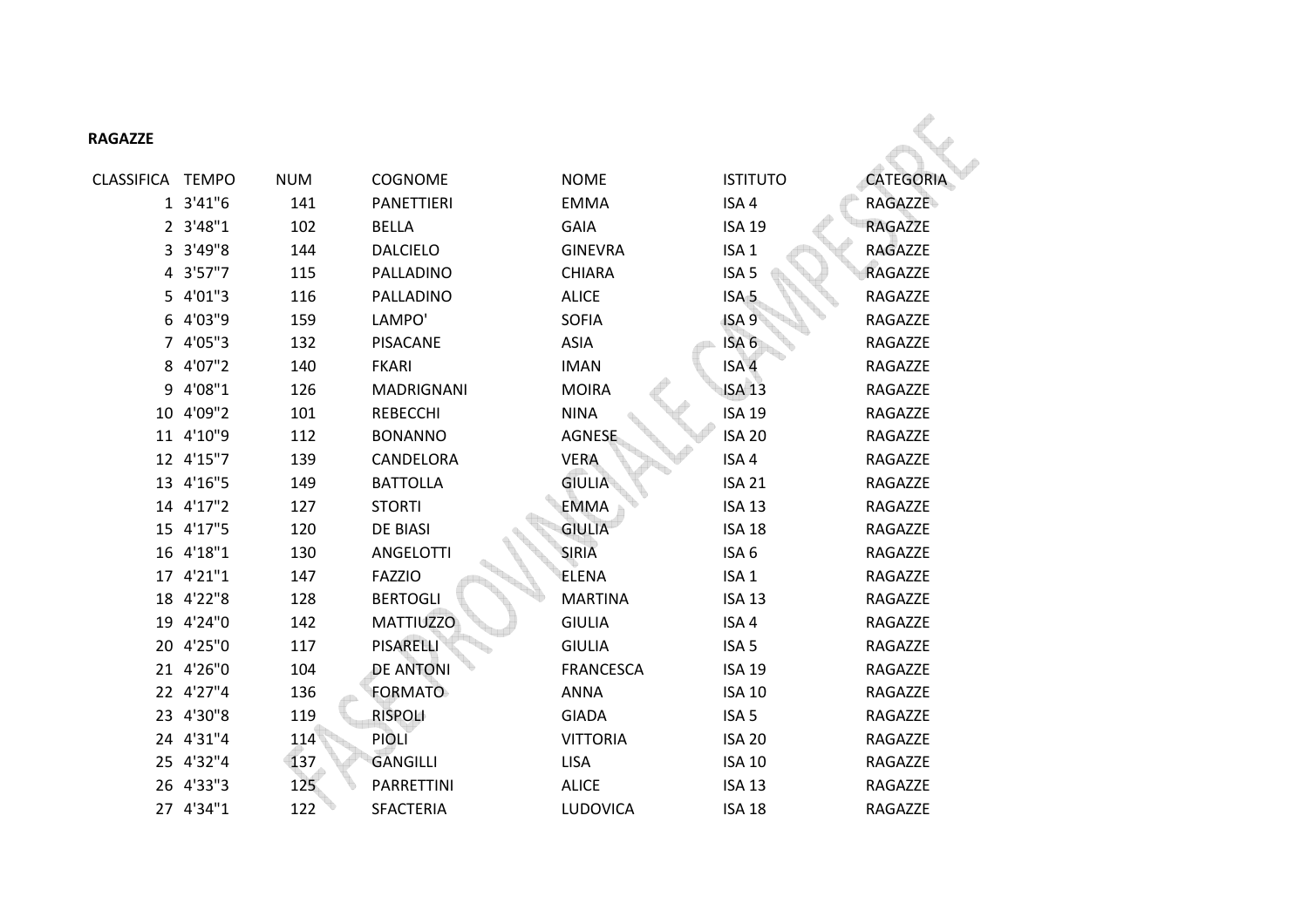| 28 4'35"0  | 150 | <b>RIGGIO</b>     | <b>GRETA</b>          | <b>ISA 21</b>     | RAGAZZE        |
|------------|-----|-------------------|-----------------------|-------------------|----------------|
| 29 4'35"8  | 129 | <b>BELLUCCI</b>   | <b>ALESSIA</b>        | <b>ISA 13</b>     | RAGAZZE        |
| 30 4'36"8  | 121 | <b>EVOLA</b>      | <b>ELISA</b>          | <b>ISA 18</b>     | RAGAZZE        |
| 31 4'37"3  | 124 | <b>BARBIERI</b>   | <b>EMMA</b>           | <b>ISA 18</b>     | <b>RAGAZZE</b> |
| 32 4'38"6  | 138 | VANELO            | LUDOVICA              | ISA 4             | <b>RAGAZZE</b> |
| 33 4'39"2  | 108 | <b>MBALLA</b>     | <b>SOPHIE</b>         | <b>ISA 17</b>     | RAGAZZE        |
| 34 4'39"9  | 153 | <b>CALABRIA</b>   | <b>ALICE</b>          | ISA <sub>22</sub> | RAGAZZE        |
| 35 4'41"0  | 145 | <b>VIZZOTTO</b>   | YLENIA                | ISA <sub>1</sub>  | RAGAZZE        |
| 36 4'41"8  | 106 | <b>CANTATORE</b>  | <b>ELENA</b>          | ISA <sub>17</sub> | RAGAZZE        |
| 37 4'42"5  | 133 | <b>PINOSCHI</b>   | <b>BEATRICE</b>       | <b>ISA 10</b>     | RAGAZZE        |
| 38 4'43"4  | 105 | <b>BONI</b>       | <b>GINEVRA</b>        | <b>ISA 17</b>     | RAGAZZE        |
| 39 4'45"5  | 143 | <b>SEGHIERI</b>   | <b>AURORA</b>         | ISA <sub>1</sub>  | RAGAZZE        |
| 40 4'47"6  | 135 | <b>CAPECCHI</b>   | <b>LUCIE</b>          | <b>ISA 10</b>     | RAGAZZE        |
| 41 4'50"6  | 111 | PIERRI            | <b>GIULIA DAMIANA</b> | <b>ISA 20</b>     | RAGAZZE        |
| 42 4'52"5  | 109 | <b>CANINI</b>     | ANGELICA              | <b>ISA 17</b>     | RAGAZZE        |
| 43 4'54"4  | 158 | LAVAGNINI         | <b>VIOLA</b>          | ISA <sub>9</sub>  | RAGAZZE        |
| 44 4'57"0  | 154 | <b>RICCHETTI</b>  | <b>MARIKA</b>         | ISA <sub>22</sub> | RAGAZZE        |
| 45 5'00"4  | 123 | <b>EVOLA</b>      | <b>IRENE</b>          | <b>ISA 18</b>     | RAGAZZE        |
| 46 5'28"6  | 155 | <b>COCCHINI</b>   | <b>GIADA</b>          | <b>ISA 22</b>     | RAGAZZE        |
| 47 5'29"3  | 118 | NOTARANGELO       | <b>LINDA</b>          | ISA <sub>5</sub>  | RAGAZZE        |
| 48 5'30"4  | 107 | <b>PAITA</b>      | <b>ALESSIA</b>        | <b>ISA 17</b>     | RAGAZZE        |
| 49 5'31"1  | 113 | <b>PAITA</b>      | <b>GIULIA</b>         | <b>ISA 20</b>     | RAGAZZE        |
| 50 5'31"8  | 156 | <b>LUSARDI</b>    | <b>EMMA</b>           | ISA <sub>22</sub> | RAGAZZE        |
| 51 5'44"3  | 148 | <b>LAVORATORI</b> | <b>ASIA</b>           | <b>ISA 21</b>     | RAGAZZE        |
| 52 5'54"4  | 151 | <b>BERTOLI</b>    | <b>ALICE</b>          | <b>ISA 21</b>     | RAGAZZE        |
| <b>RIT</b> | 110 | <b>RUSSI</b>      | <b>AURORA</b>         | <b>ISA 20</b>     | RAGAZZE        |
| <b>RIT</b> | 134 | <b>BUONANNO</b>   | <b>MARGHERITA</b>     | <b>ISA 10</b>     | RAGAZZE        |
| <b>RIT</b> | 146 | <b>MALGAROTTO</b> | LAURA                 | ISA <sub>1</sub>  | RAGAZZE        |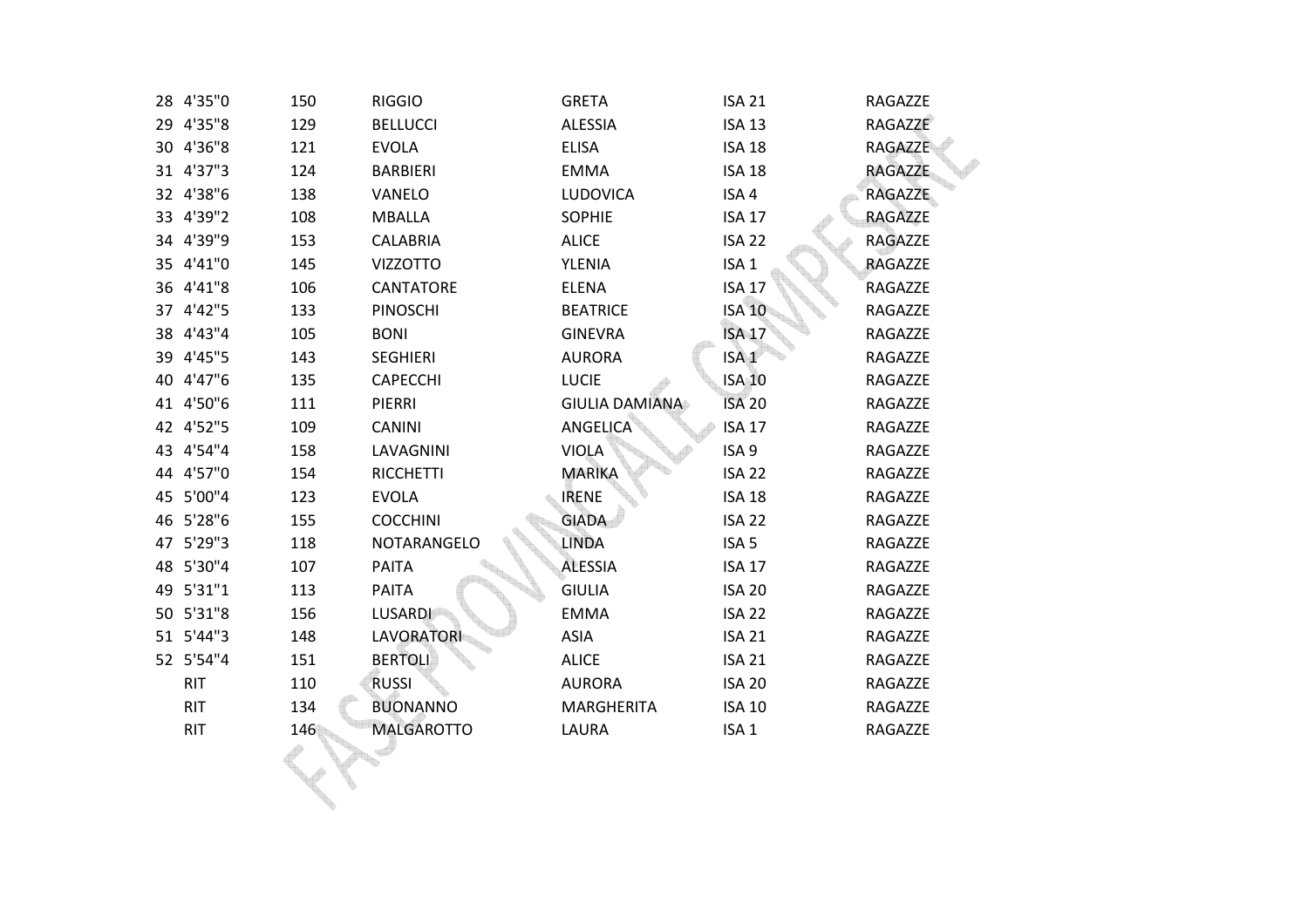**RAGAZZI** 

| <b>RAGAZZI</b>   |           |            |                   |                   |                  |                  |
|------------------|-----------|------------|-------------------|-------------------|------------------|------------------|
| CLASSIFICA TEMPO |           | <b>NUM</b> | <b>COGNOME</b>    | <b>NOME</b>       | <b>ISTITUTO</b>  | <b>CATEGORIA</b> |
|                  | 1 3'19"6  | 206        | <b>MARQUILIE</b>  | SONNY             | ISA <sub>1</sub> | <b>RAGAZZI</b>   |
|                  | 2 3'22"7  | 173        | <b>ANGELINI</b>   | <b>FIORENZO</b>   | <b>ISA 11</b>    | <b>RAGAZZI</b>   |
|                  | 3 3'23"1  | 228        | <b>SPIGA</b>      | <b>MICHELE</b>    | <b>ISA 21</b>    | <b>RAGAZZI</b>   |
|                  | 4 3'29"2  | 175        | <b>DEL BELLO</b>  | <b>FRANCESCO</b>  | <b>ISA 11</b>    | <b>RAGAZZI</b>   |
|                  | 5 3'32"6  | 188        | DA POZZO          | <b>LORENZO</b>    | ISA <sub>6</sub> | RAGAZZI          |
|                  | 6 3'36"8  | 218        | <b>BORDIN</b>     | LEONARDO          | ISA <sub>9</sub> | <b>RAGAZZI</b>   |
|                  | 7 3'37"3  | 197        | <b>PAGANINI</b>   | <b>FRANCESCO</b>  | <b>ISA 10</b>    | <b>RAGAZZI</b>   |
|                  | 8 3'38"6  | 174        | PIETRINI          | <b>TOMMASO</b>    | <b>ISA 11</b>    | <b>RAGAZZI</b>   |
|                  | 9 3'40"1  | 196        | ZANELLI           | <b>LORENZO</b>    | <b>ISA 10</b>    | <b>RAGAZZI</b>   |
|                  | 10 3'41"6 | 191        | <b>IVANI</b>      | <b>CESARE</b>     | ISA <sub>6</sub> | <b>RAGAZZI</b>   |
|                  | 11 3'43"8 | 195        | ZACCAGNO          | SAMUELE           | <b>ISA 10</b>    | <b>RAGAZZI</b>   |
|                  | 12 3'45"2 | 203        | <b>MAURO</b>      | <b>FABIO</b>      | ISA <sub>1</sub> | <b>RAGAZZI</b>   |
|                  | 13 3'45"9 | 198        | <b>BONACCORSI</b> | <b>ALESSANDRO</b> | ISA <sub>4</sub> | <b>RAGAZZI</b>   |
|                  | 14 3'46"5 | 183        | <b>CHAABTI</b>    | <b>AYOUB</b>      | <b>ISA 13</b>    | <b>RAGAZZI</b>   |
|                  | 15 3'47"2 | 168        | <b>VOLORIO</b>    | LEONARDO          | ISA <sub>5</sub> | <b>RAGAZZI</b>   |
|                  | 16 3'48"0 | 194        | EL HASNAOUI       | <b>MOHAMMED</b>   | <b>ISA 10</b>    | RAGAZZI          |
|                  | 17 3'48"4 | 167        | <b>FAZZOLARI</b>  | <b>FILIPPO</b>    | <b>ISA 20</b>    | <b>RAGAZZI</b>   |
|                  | 18 3'50"2 | 193        | <b>AUZAS</b>      | <b>MATTIA</b>     | <b>ISA 10</b>    | <b>RAGAZZI</b>   |
|                  | 19 3'51"2 | 177        | <b>SALERNO</b>    | LORENZO           | <b>ISA 11</b>    | <b>RAGAZZI</b>   |
|                  | 20 3'52"3 | 176        | <b>MASINI</b>     | <b>FEDERICO</b>   | <b>ISA 11</b>    | <b>RAGAZZI</b>   |
|                  | 21 3'53"2 | 209        | <b>FIORINI</b>    | <b>GIACOMO</b>    | <b>ISA 21</b>    | <b>RAGAZZI</b>   |
|                  | 22 3'54"0 | 179        | <b>BENCASTER</b>  | ANDREA            | <b>ISA 18</b>    | <b>RAGAZZI</b>   |
|                  | 23 3'54"8 | 201        | <b>PISCOPO</b>    | ALESSANDRO        | ISA 4            | <b>RAGAZZI</b>   |
|                  | 24 3'55"5 | 154        | <b>TATTOLI</b>    | <b>NICOLA</b>     | <b>ISA 19</b>    | <b>RAGAZZI</b>   |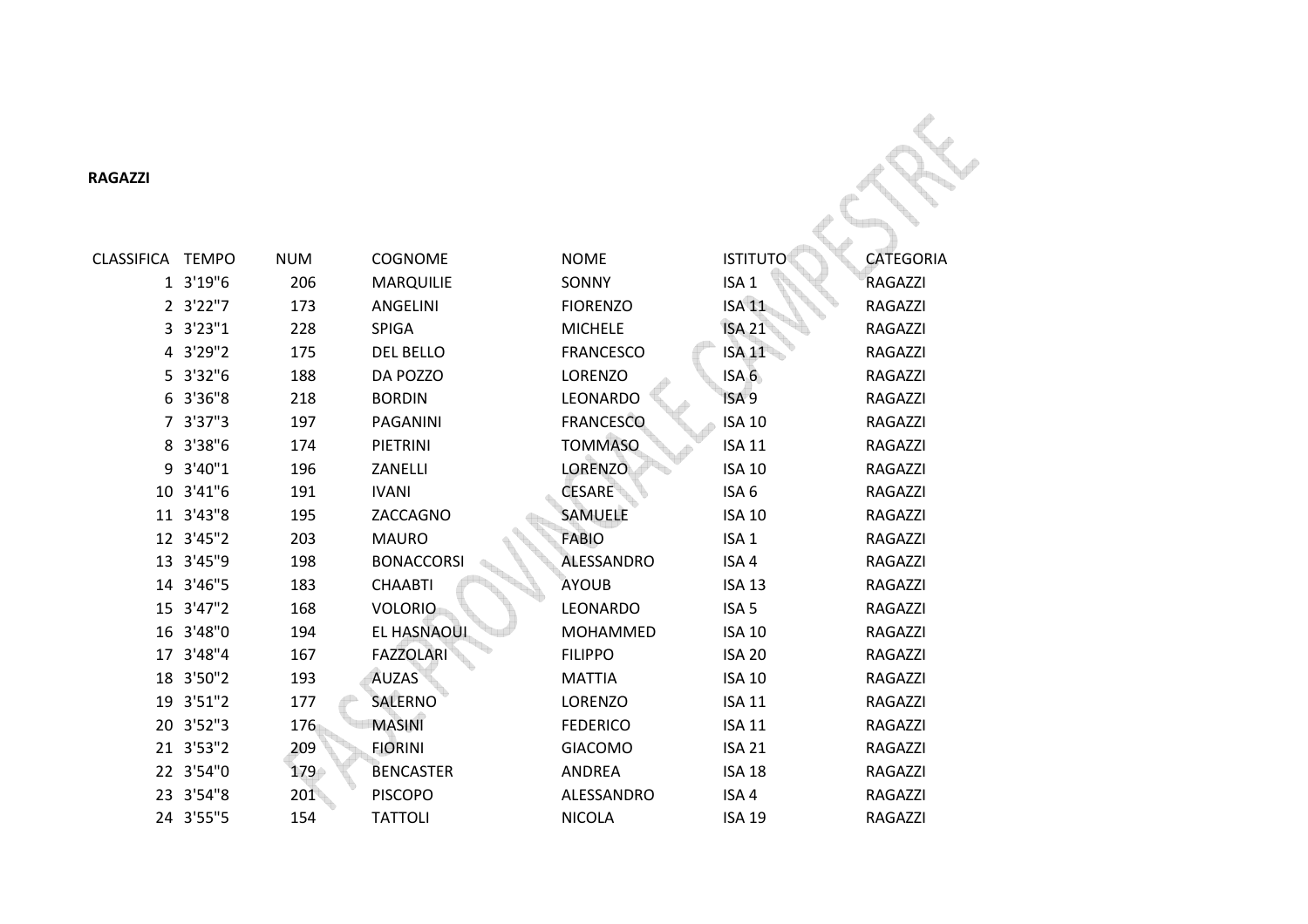| 189                                                                                                                                                                                                                                                                                                                                                                                                                          | <b>ROSSI</b>       | <b>FILIPPO</b>   | ISA <sub>6</sub> | RAGAZZI        |
|------------------------------------------------------------------------------------------------------------------------------------------------------------------------------------------------------------------------------------------------------------------------------------------------------------------------------------------------------------------------------------------------------------------------------|--------------------|------------------|------------------|----------------|
| 156                                                                                                                                                                                                                                                                                                                                                                                                                          | <b>MOLINARI</b>    | <b>NICOLA</b>    | <b>ISA 19</b>    | <b>RAGAZZI</b> |
| 153                                                                                                                                                                                                                                                                                                                                                                                                                          | <b>PETTIROSSO</b>  | <b>MARCO</b>     | <b>ISA 19</b>    | <b>RAGAZZI</b> |
| 212                                                                                                                                                                                                                                                                                                                                                                                                                          | LLESHI             | <b>EMANUELE</b>  | <b>ISA 21</b>    | <b>RAGAZZI</b> |
| 202                                                                                                                                                                                                                                                                                                                                                                                                                          | <b>MANFRONI</b>    | <b>MATTEO</b>    | ISA 4            | <b>RAGAZZI</b> |
| 178                                                                                                                                                                                                                                                                                                                                                                                                                          | <b>MULATTIERI</b>  | <b>NICOLA</b>    | <b>ISA 18</b>    | RAGAZZI        |
| $10\,$                                                                                                                                                                                                                                                                                                                                                                                                                       | <b>GIANFRANCHI</b> | <b>DAVIDE</b>    | <b>ISA 17</b>    | RAGAZZI        |
| 192                                                                                                                                                                                                                                                                                                                                                                                                                          | <b>TAMBA</b>       | CESARE           | ISA 6            | RAGAZZI        |
| 187                                                                                                                                                                                                                                                                                                                                                                                                                          | <b>TORRETTA</b>    | <b>IACOPO</b>    | <b>ISA 13</b>    | RAGAZZI        |
| 162                                                                                                                                                                                                                                                                                                                                                                                                                          | <b>FINOTTI</b>     | <b>TOMMASO</b>   | <b>ISA 17</b>    | RAGAZZI        |
| 190                                                                                                                                                                                                                                                                                                                                                                                                                          | <b>DI GIORGIO</b>  | <b>RICCARDO</b>  | ISA <sub>6</sub> | RAGAZZI        |
| 210                                                                                                                                                                                                                                                                                                                                                                                                                          | <b>CERRETTI</b>    | <b>MATTEO</b>    | <b>ISA 21</b>    | RAGAZZI        |
| 200                                                                                                                                                                                                                                                                                                                                                                                                                          | <b>PIRAS</b>       | <b>TOMMASO</b>   | ISA <sub>4</sub> | RAGAZZI        |
| 199                                                                                                                                                                                                                                                                                                                                                                                                                          | PAPACCHIOLI        | <b>LUCA</b>      | ISA <sub>4</sub> | RAGAZZI        |
| 223                                                                                                                                                                                                                                                                                                                                                                                                                          | <b>ROGGI</b>       | <b>MATTEO</b>    | ISA <sub>8</sub> | RAGAZZI        |
| 184                                                                                                                                                                                                                                                                                                                                                                                                                          | DI CASALE          | <b>PIETRO</b>    | <b>ISA 13</b>    | RAGAZZI        |
| 211                                                                                                                                                                                                                                                                                                                                                                                                                          | VACCARO            | <b>GIANMARCO</b> | <b>ISA 21</b>    | RAGAZZI        |
| 170                                                                                                                                                                                                                                                                                                                                                                                                                          | PALOMBA            | SAMUELE          | ISA <sub>5</sub> | RAGAZZI        |
| 166                                                                                                                                                                                                                                                                                                                                                                                                                          | <b>SERCI</b>       | <b>MATTIA</b>    | <b>ISA 20</b>    | RAGAZZI        |
| 164                                                                                                                                                                                                                                                                                                                                                                                                                          | DAKAVELLI          | <b>LORIS</b>     | <b>ISA 20</b>    | RAGAZZI        |
| 163                                                                                                                                                                                                                                                                                                                                                                                                                          | <b>LOMBARDI</b>    | <b>LUCA</b>      | <b>ISA 20</b>    | RAGAZZI        |
| 185                                                                                                                                                                                                                                                                                                                                                                                                                          | <b>BIGGI</b>       | <b>MICHELE</b>   | <b>ISA 13</b>    | RAGAZZI        |
| 169                                                                                                                                                                                                                                                                                                                                                                                                                          | <b>BROZZI</b>      | ANDREA           | ISA <sub>5</sub> | RAGAZZI        |
| 213                                                                                                                                                                                                                                                                                                                                                                                                                          | <b>LOMBARDO</b>    | <b>ALESSIO</b>   | <b>ISA 22</b>    | RAGAZZI        |
| 172                                                                                                                                                                                                                                                                                                                                                                                                                          | <b>VIVALDI</b>     | <b>LUCA</b>      | ISA <sub>5</sub> | RAGAZZI        |
| 221                                                                                                                                                                                                                                                                                                                                                                                                                          | <b>BORGO</b>       | <b>FRANCESCO</b> | ISA <sub>8</sub> | RAGAZZI        |
| 207                                                                                                                                                                                                                                                                                                                                                                                                                          | <b>MARFELLA</b>    | <b>MARCO</b>     | ISA <sub>1</sub> | RAGAZZI        |
| 205                                                                                                                                                                                                                                                                                                                                                                                                                          | <b>CERCHI</b>      | <b>MAURIZIO</b>  | ISA <sub>1</sub> | RAGAZZI        |
| 216                                                                                                                                                                                                                                                                                                                                                                                                                          | CROXATTO           | <b>ELIA</b>      | <b>ISA 22</b>    | RAGAZZI        |
| 155                                                                                                                                                                                                                                                                                                                                                                                                                          | <b>FERRARI</b>     | <b>GABRIELE</b>  | <b>ISA 19</b>    | RAGAZZI        |
| 220                                                                                                                                                                                                                                                                                                                                                                                                                          | <b>BAMONTE</b>     | <b>LUCA</b>      | ISA <sub>8</sub> | RAGAZZI        |
| 181                                                                                                                                                                                                                                                                                                                                                                                                                          | <b>MINNITI</b>     | <b>MATTEO</b>    | <b>ISA 18</b>    | RAGAZZI        |
| 25 3'57"1<br>26 3'58"5<br>27 3'59"2<br>28 4'00"1<br>29 4'01"2<br>30 4'02"1<br>31 4'03"5<br>32 4'10"5<br>33 4'11"3<br>34 4'12"0<br>35 4'12"6<br>36 4'13"2<br>37 4'14"5<br>38 4'15"4<br>39 4'24"9<br>40 4'25"2<br>41 4'26"2<br>42 4'27"1<br>43 4'28"2<br>44 4'28"7<br>45 4'29"5<br>46 4'29"9<br>47 4'30"8<br>48 4'31"9<br>49 4'32"8<br>50 4'31"5<br>51 4'34"5<br>52 4'35"4<br>53 4'36"3<br>54 4'38"4<br>55 4'39"3<br>56 4'40"3 |                    |                  |                  |                |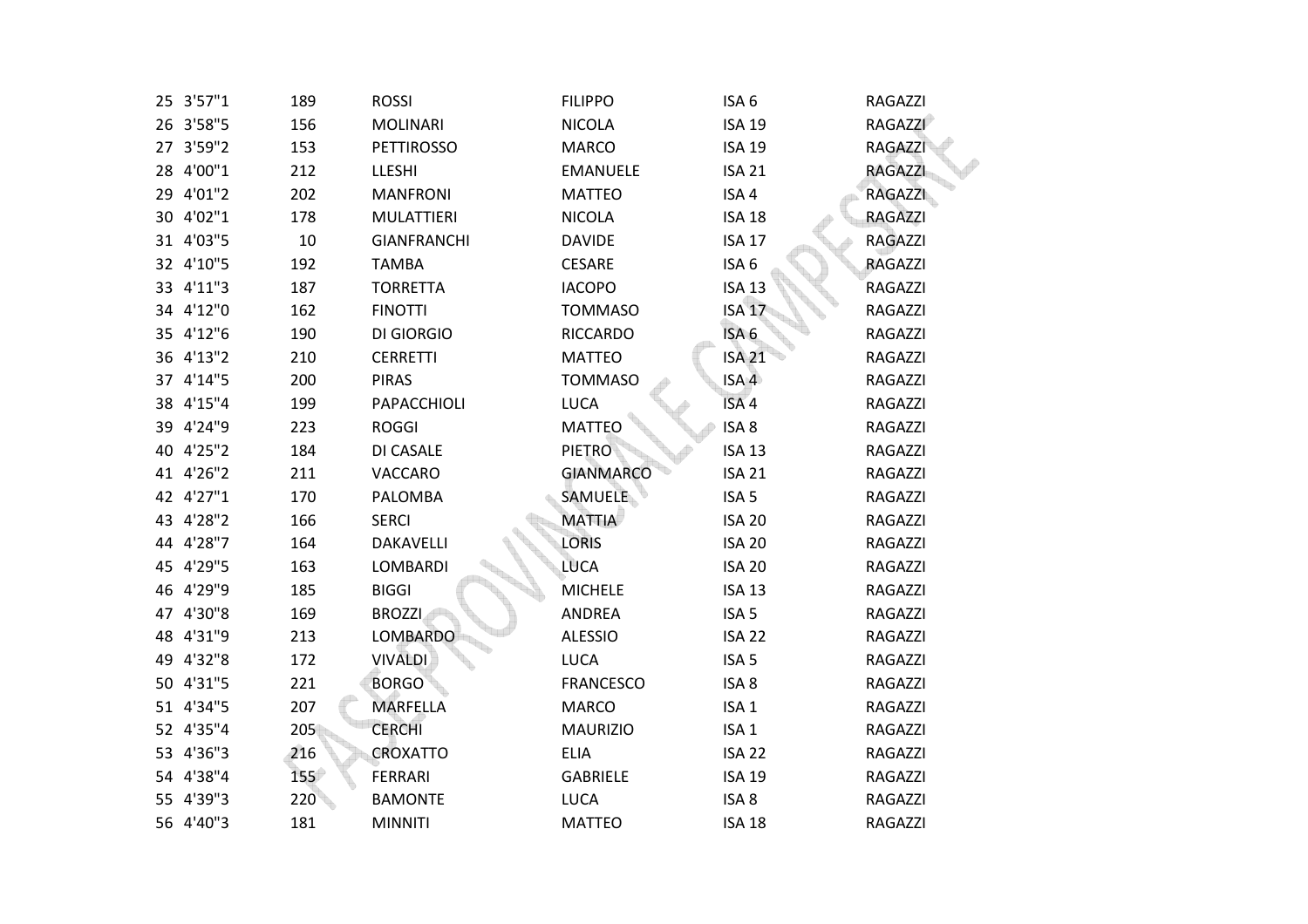|                                  | 204                                                                                                                                                      | <b>DESSI</b>      | <b>GIULIO</b>      | ISA <sub>1</sub>  | RAGAZZI        |  |  |  |
|----------------------------------|----------------------------------------------------------------------------------------------------------------------------------------------------------|-------------------|--------------------|-------------------|----------------|--|--|--|
|                                  | 165                                                                                                                                                      | SERAVINI          | SAMUELE            | <b>ISA 20</b>     | <b>RAGAZZI</b> |  |  |  |
|                                  | 219                                                                                                                                                      | <b>ECH CHARIF</b> | ALESSANDRO         | ISA <sub>9</sub>  | <b>RAGAZZI</b> |  |  |  |
|                                  | 222                                                                                                                                                      | <b>FANTON</b>     | <b>FILIPPO</b>     | ISA <sub>8</sub>  | <b>RAGAZZI</b> |  |  |  |
|                                  | 171                                                                                                                                                      | <b>COSTA</b>      | <b>JUAN CARLOS</b> | ISA <sub>5</sub>  | <b>RAGAZZI</b> |  |  |  |
|                                  | 160                                                                                                                                                      | <b>RICCI</b>      | <b>EDOARDO</b>     | <b>ISA 17</b>     | <b>RAGAZZI</b> |  |  |  |
|                                  | 214                                                                                                                                                      | <b>MORI</b>       | <b>MARIO</b>       | <b>ISA 22</b>     | RAGAZZI        |  |  |  |
|                                  | 161                                                                                                                                                      | <b>MUSETTI</b>    | <b>MATTIA</b>      | <b>ISA 17</b>     | RAGAZZI        |  |  |  |
|                                  | 68                                                                                                                                                       | ANZI              | ANDREA             | <b>ISA 22</b>     | RAGAZZI        |  |  |  |
|                                  | 157                                                                                                                                                      | <b>GUERRIERI</b>  | <b>ENEA</b>        | <b>ISA 19</b>     | RAGAZZI        |  |  |  |
|                                  | 217                                                                                                                                                      | <b>FIORUCCI</b>   | <b>CRISTIANO</b>   | <b>ISA 22</b>     | RAGAZZI        |  |  |  |
|                                  | 215                                                                                                                                                      | <b>MANFREDI</b>   | <b>GIORDANO</b>    | ISA <sub>22</sub> | RAGAZZI        |  |  |  |
| <b>RIT</b>                       | 159                                                                                                                                                      | <b>FAGADINI</b>   | <b>TOMMASO</b>     | <b>ISA 17</b>     | RAGAZZI        |  |  |  |
| <b>RIT</b>                       | 180                                                                                                                                                      | MAGONI            | <b>NICOL</b>       | <b>ISA 18</b>     | RAGAZZI        |  |  |  |
| RIT                              | 182                                                                                                                                                      | <b>PINTO</b>      | <b>CRISTIANO</b>   | <b>ISA 18</b>     | RAGAZZI        |  |  |  |
| <b>RIT</b>                       | 224                                                                                                                                                      | <b>CASTIELLO</b>  | <b>MARCO</b>       | ISA <sub>8</sub>  | RAGAZZI        |  |  |  |
| A SQUADRE - ISTITUTI COMPRENSIVI |                                                                                                                                                          |                   |                    |                   |                |  |  |  |
|                                  | 57 4'41"5<br>58 4'42"2<br>59 4'46"7<br>60 4'51"8<br>61 4'52"4<br>62 4'53"4<br>63 4'55"6<br>64 4'58"2<br>65 4'59"1<br>66 5'00"7<br>67 5'02"2<br>68 5'04"1 |                   |                    |                   |                |  |  |  |

# **CLASSIFICA SQUADRE - ISTITUTI COMPRENSIVI**

|                | <b>CLASSICA SQUADRE CADETTI</b> |              |                 |           |  |           |  |  |  |
|----------------|---------------------------------|--------------|-----------------|-----------|--|-----------|--|--|--|
| $\mathbf{1}$   | <b>ISA1</b>                     | $\mathbf{1}$ | 3               | 7         |  | <b>11</b> |  |  |  |
| $\overline{2}$ | <b>ISA6</b>                     | 10           | <b>11</b>       | <b>15</b> |  | 36        |  |  |  |
| 3              | <b>ISA 18</b>                   | 8            | 9               | 20        |  | 37        |  |  |  |
| 4              | <b>ISA 13</b>                   | 6            | 16              | 19        |  | 41        |  |  |  |
| 5              | ISA <sub>9</sub>                | $\mathbf{2}$ | 23              | 29        |  | 54        |  |  |  |
| 6              | <b>ISA 12</b>                   | 5            | 27              | 31        |  | 63        |  |  |  |
| 7              | <b>ISA 21</b>                   | 18           | 21              | 25        |  | 64        |  |  |  |
| 8              | ISA <sub>4</sub>                | 13           | 22              | 41        |  | 76        |  |  |  |
| 9              | <b>ISA 20</b>                   | 12           | $3\overline{2}$ | 35        |  | 79        |  |  |  |
| 10             | <b>ISA 10</b>                   | 14           | 30              | 38        |  | 82        |  |  |  |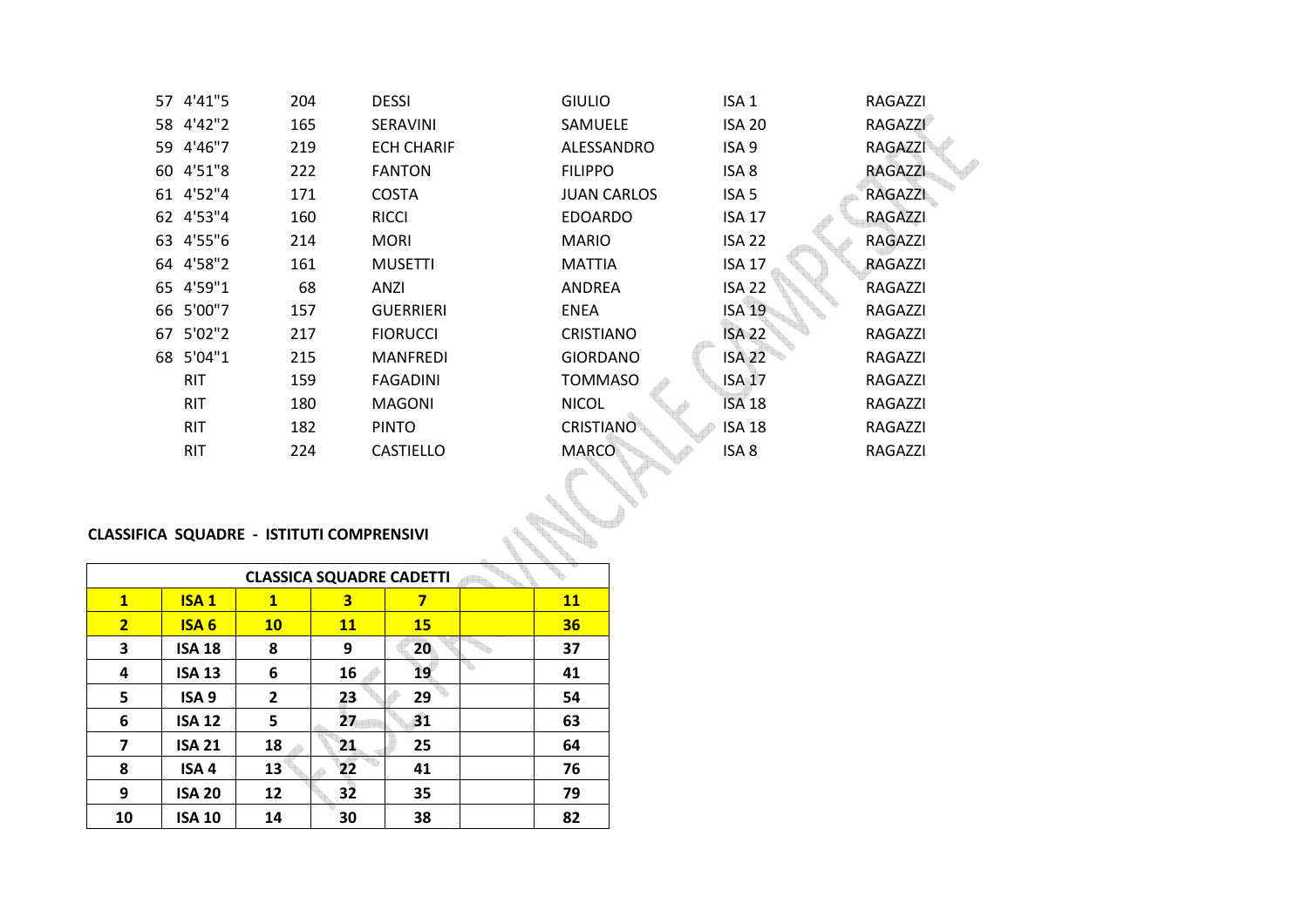| 11 | <b>ISA 19</b>    | 4  | 33 | 64 | 101 |
|----|------------------|----|----|----|-----|
| 12 | <b>ISA 22</b>    | 24 | 40 | 52 | 116 |
| 13 | ISA <sub>5</sub> | 37 | 53 | 54 | 144 |
| 14 | <b>ISA 17</b>    | 47 | 56 | 57 | 160 |
| 15 | ISA <sub>8</sub> | 46 | 59 | 65 | 170 |
| 16 | <b>ISA 11</b>    | 62 | 63 | 68 | 193 |

|                | <b>CLASSICA SQUADRE CADETTE</b> |                |                |                         |  |            |  |  |  |
|----------------|---------------------------------|----------------|----------------|-------------------------|--|------------|--|--|--|
| $\mathbf{1}$   | <b>ISA 13</b>                   | $\overline{2}$ | 5              | $\overline{\mathbf{z}}$ |  | 14         |  |  |  |
| $\overline{2}$ | ISA <sub>1</sub>                | $\mathbf{1}$   | $\overline{a}$ | <b>10</b>               |  | 15         |  |  |  |
| 3              | <b>ISA 18</b>                   | 8              | 9              | 15                      |  | 32         |  |  |  |
| 4              | <b>ISA 10</b>                   | 6              | 11             | 21                      |  | 38         |  |  |  |
| 5              | ISA <sub>4</sub>                | 3              | 13             | 31                      |  | 47         |  |  |  |
| 6              | <b>ISA 17</b>                   | 12             | 16             | 19                      |  | 47         |  |  |  |
| 7              | ISA <sub>8</sub>                | 26             | 30             | 43                      |  | 99         |  |  |  |
| 8              | <b>ISA 21</b>                   | 28             | 34             | 48                      |  | <b>110</b> |  |  |  |
| 9              | ISA <sub>6</sub>                | 24             | 27             | 59                      |  | 110        |  |  |  |
| 10             | <b>ISA 19</b>                   | 14             | 37             | 59                      |  | 110        |  |  |  |
| 11             | ISA <sub>5</sub>                | 39             | 40             | 41                      |  | 120        |  |  |  |
| 12             | <b>ISA 22</b>                   | 32             | 42             | 50                      |  | 124        |  |  |  |
| 13             | <b>ISA 12</b>                   | 35             | 45             | 52                      |  | 132        |  |  |  |
| 14             | <b>ISA 11</b>                   | 20             | 59             | 59                      |  | 138        |  |  |  |
| 15             | <b>ISA 20</b>                   | 38             | 55             | 58                      |  | 151        |  |  |  |
|                | ISA <sub>9</sub>                | 0              | 0              | 0                       |  | 0          |  |  |  |
|                |                                 |                |                |                         |  |            |  |  |  |

|   | <b>CLASSICA SQUADRE RAGAZZI</b> |   |    |    |    |  |  |  |  |
|---|---------------------------------|---|----|----|----|--|--|--|--|
|   | <b>ISA 11</b>                   |   |    | 8  | 14 |  |  |  |  |
| 2 | <b>ISA 10</b>                   |   |    | 11 | 27 |  |  |  |  |
| 3 | ISA <sub>6</sub>                |   |    | 25 | 40 |  |  |  |  |
| 4 | <b>ISA 21</b>                   | 3 | 21 | 28 | 52 |  |  |  |  |
| 5 | ISA <sub>1</sub>                |   | 12 | 51 | 64 |  |  |  |  |